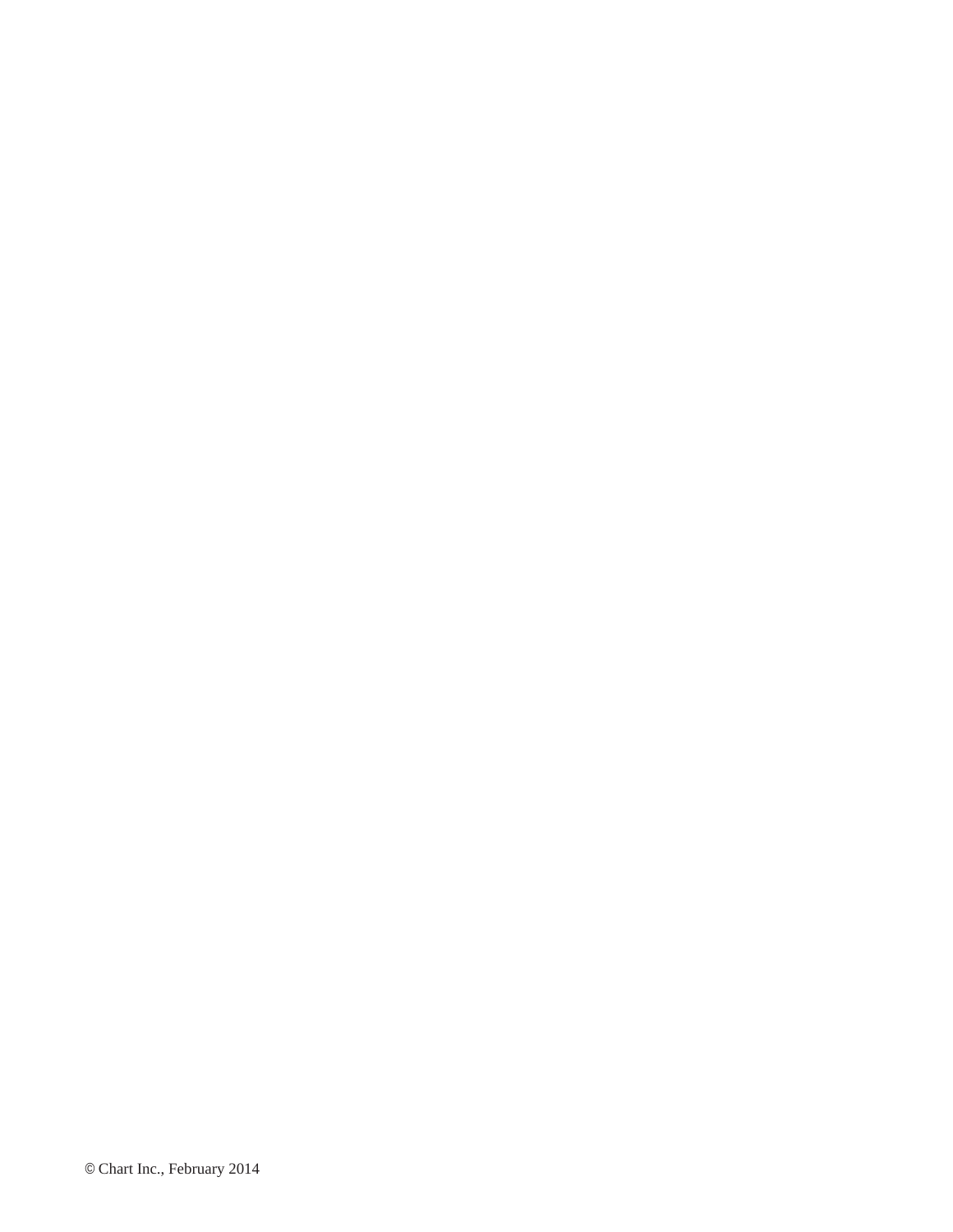

# **User Manual**

**Carbo-MAX™ 750 • Carbo-MAX™ 450 McDONALD'S™**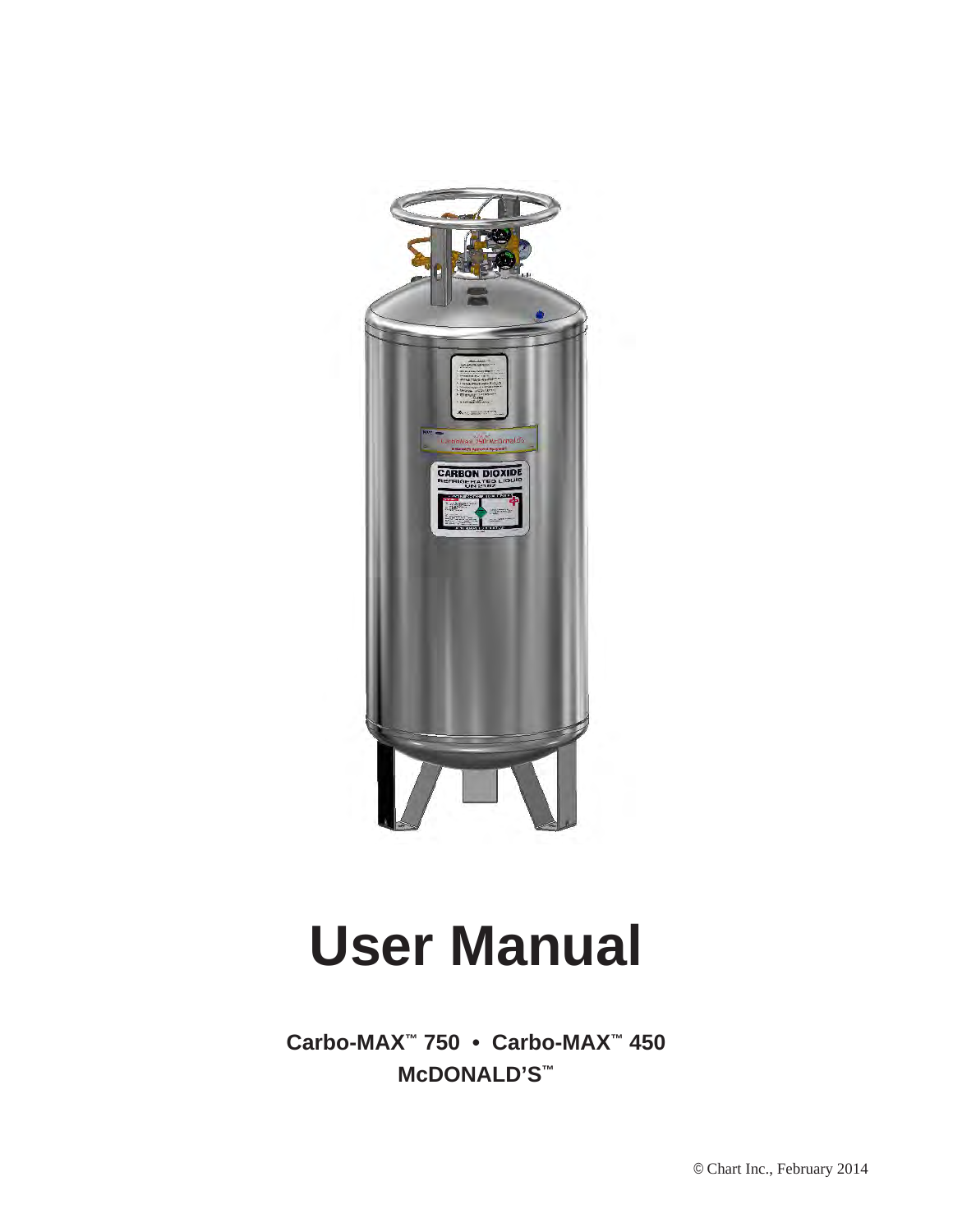## **Warranty**

#### **WARRANTY POLICY**

Chart Inc. ("Chart") warrants to McDonald's™ Corporation (or its franchisee that issues a purchase order to Chart) (the "Purchaser") that the McDonald's Carbo-Max<sup>™</sup> Bulk CO<sub>2</sub> System equipment (the "Equipment") shall be free from any defects in workmanship and materials; provided, however, that this warranty shall be limited to Equipment found to be defective within a period of one (1) year from initial use or eighteen (18) months from the date of shipment, whichever expires first, except that parts sold as a spare or for replacement are warranted for ninety (90) days from the date of shipment. Chart also warrants the vacuum in the Equipment for five (5) years from the date of the original Chart invoice. Chart warrants that its services will be performed in a professional and workmanlike manner. All Chart services are warranted for a period of ninety (90) days from the date of their completion.

Purchaser agrees that as a pre-condition to any Chart liability hereunder, Purchaser or its appointed agents shall fully inspect all Equipment immediately upon delivery and shall give Chart written notice of any claim or purported defect within ten (10) days after discovery of such defect.

As a further pre-condition to any Chart liability hereunder, an approved Chart service company must supply both parts replacement and labor and Purchaser must strictly adhere to the Warranty Claims Procedure set forth below. Chart's sole and exclusive liability under this limited warranty is to the original Purchaser only and is, at Chart's sole option: (1) repair or replacement of the defective Equipment or parts thereof; or (2) refund the net purchase price of the defective Equipment or parts thereof paid by the original Purchaser; or (3) in the case of nonconforming services, provide equivalent services or refund the net price paid by the original Purchaser for such services. Chart shall not be responsible for providing working access to the defect, including disassembly and reassembly of Equipment or for providing transportation to and

from Chart's repair or factory facility, all of which shall be at Purchaser's risk and expense.

This limited warranty does not apply to Equipment that Chart determines to have been caused by the effects of normal wear and tear, erosion, corrosion, fire, flood, explosion or other excessive external forces, misuse, abuse, negligence or accident. Alterations or repairs by any party other than those designated and approved in writing by Chart, or installation, storage, maintenance or operation of such Equipment in a manner inconsistent with Chart accepted practices, normal operating instructions, specifications and drawings, or outside the specified design conditions, unless pre-authorized in writing by Chart, shall void this limited warranty. Modifications in any way to the Equipment without Chart's prior written approval shall render this warranty void. This limited warranty does not apply to Equipment comprised of materials provided or a design stipulated by Purchaser or to Equipment purchased used. Negligent handling of the vacuum by the Purchaser or others, or testing of the vacuum levels by any party other than a Chart designated and approved party shall render the vacuum warranty void.

Repairs or replacements made pursuant to warranty shall not renew or extend the applicable original warranty period; provided however, that any such repairs or replacement of Equipment or parts thereof shall be warranted for the time remaining in the original warranty period or thirty days, whichever is longer.

Individual parts replacements under warranty and with a component list price less than \$50.00 will be replaced at no charge. Individual component costs exceeding \$50.00 that are replaced under warranty will be invoiced to the Purchaser and the Purchaser will be issued credit based on results of Chart's evaluation of the returned component(s). The Return Material Authorization (RMA) process must be initiated prior to shipment of any replacement parts.

Chart is not liable for component replacement labor exceeding 2 hours for actual replacement and 2 hours travel time (4 hours  $\omega$  \$65.00/hour maximum).

© Chart Inc., February 2014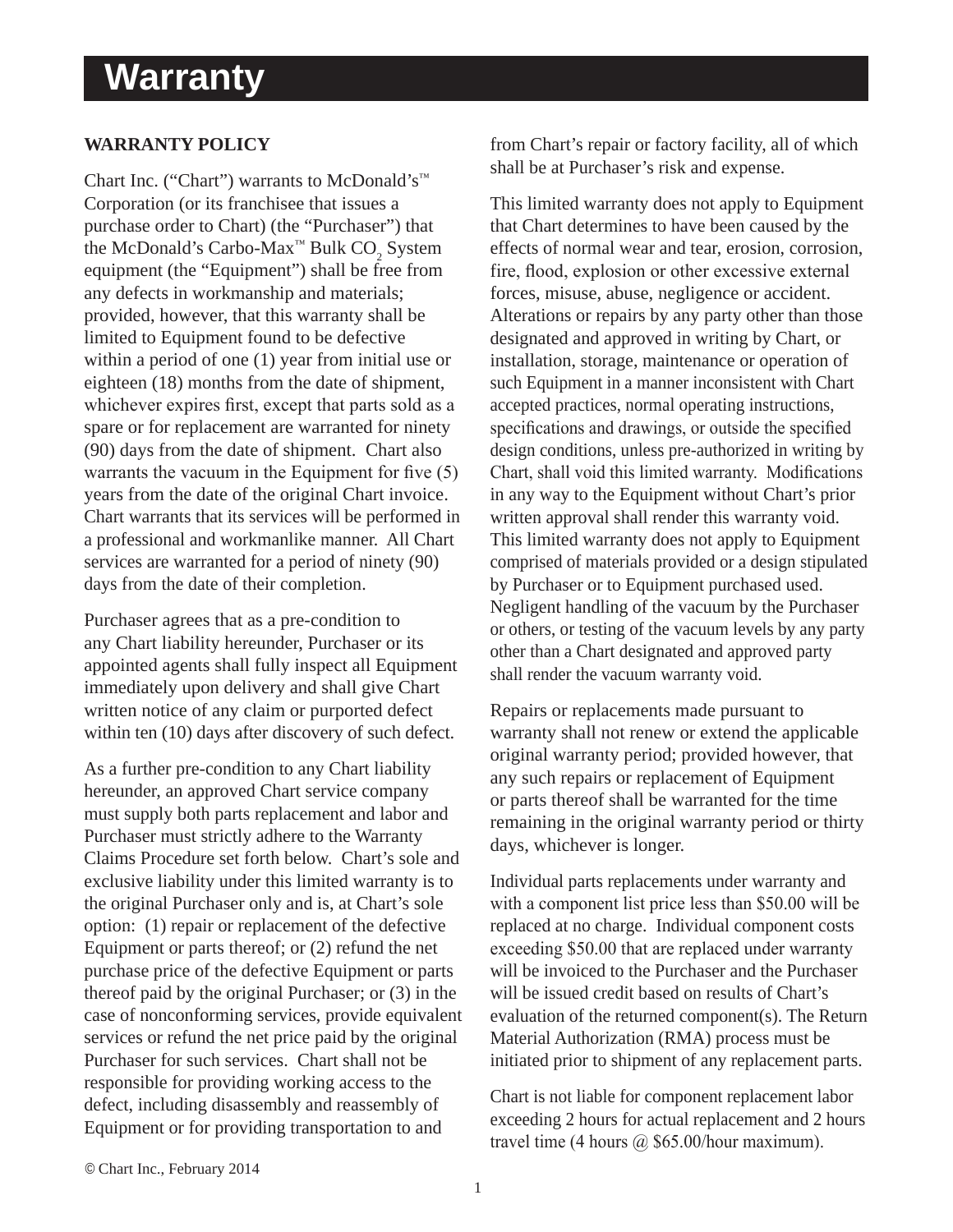**CHART SPECIFICALLY MAKES NO WARRANTIES OR GUARANTEES, EXPRESSED OR IMPLIED, INCLUDING THE WARRANTIES OF MERCHANTABILITY OR FITNESS FOR A PARTICULAR PURPOSE OR USE, OR WARRANTIES ARISING FROM COURSE OF DEALING OR USAGE OF TRADE, WHICH ARE ALL EXPRESSLY DISCLAIMED, OTHER THAN LIMITED WARRANTIES EXPRESSLY SPECIFIED HEREIN.** 

**IN NO EVENT SHALL CHART BE LIABLE FOR ANY SPECIAL, INDIRECT, INCIDENTAL OR CONSEQUENTIAL DAMAGES, INCLUDING BUT NOT LIMITED TO LOSS OF PROFITS, LOST OPPORTUNITY, LOSS OF USE OF**  THE EQUIPMENT, CO<sub>2</sub> LOSS, COST **OF CAPITAL, COST OF SUBSTITUTE EQUIPMENT, DOWNTIME COSTS, COSTS OF DELAYS NOR FOR ANY PENALTIES, WHETHER ANY SUCH CLAIM FOR THE SAME IS BASED ON CONTRACT, WARRANTY, TORT, NEGLIGENCE, STRICT LIABILITY OR OTHERWISE**. **CHART'S LIABILITY FOR ANY SUCH CLAIMS WHETHER IN CONTRACT, WARRANTY, NEGLIGENCE, TORT, STRICT LIABILITY, OR OTHERWISE OR FOR ANY LOSS OR DAMAGE ARISING OUT OF, CONNECTED WITH, OR FROM ANY DESIGN, SALE, INSTALLATION, OPERATION OR USE OF THE EQUIPMENT OR PERFORMANCE OF ANY SERVICES RENDERED BY CHART, SHALL IN NO EVENT EXCEED THE PURCHASE PRICE PAID TO CHART BY PURCHASER FOR THE SPECIFIC EQUIPMENT OR PART THEREOF OR FOR THE SERVICES GIVING RISE TO THE CLAIM. PURCHASER AGREES TO DEFEND, INDEMNIFY AND HOLD CHART HARMLESS FROM ANY THIRD PARTY CLAIMS ARISING OUT OF THE USE, SALE, OR LEASE OF THE EQUIPMENT.**

This Warranty Policy is not intended to replace or supersede the warranties, limitations, exclusive remedy and disclaimers set forth in Chart's Terms and Conditions of Sale. In the event of a conflict between Chart's Terms and Conditions of Sale and this Warranty Policy, this Warranty Policy shall control.

#### **WARRANTY CLAIMS PROCEDURE**

1. All warranty claims must be previously authorized by: Chart Inc. Telephonic / electronic approval may be obtained by contacting Chart's MVE Beverage Systems Technical / Customer Services at:

- Telephone: 800-247-4446 800-253-1769 (Toll free in U.S.)
- Facsimile: 952-758-8275 or by writing to:

Chart Inc. MVE Beverage Systems Distribution & Storage System Division 407 Seventh Street N.W. New Prague, MN 56071-1000 **USA** 

2. Authorization must be obtained from Chart prior to shipping any Equipment to Chart facilities. In order to process the return of a vessel its model and serial number must be provided. If approved, a Return Material Authorization (RMA) number will be provided. The RMA number must be prominently indicated on the packing slip and any packaging that accompanies the goods being returned. The customer returning the goods is responsible for all freight, proper packing, and any damage incurred during shipment of the goods back to Chart.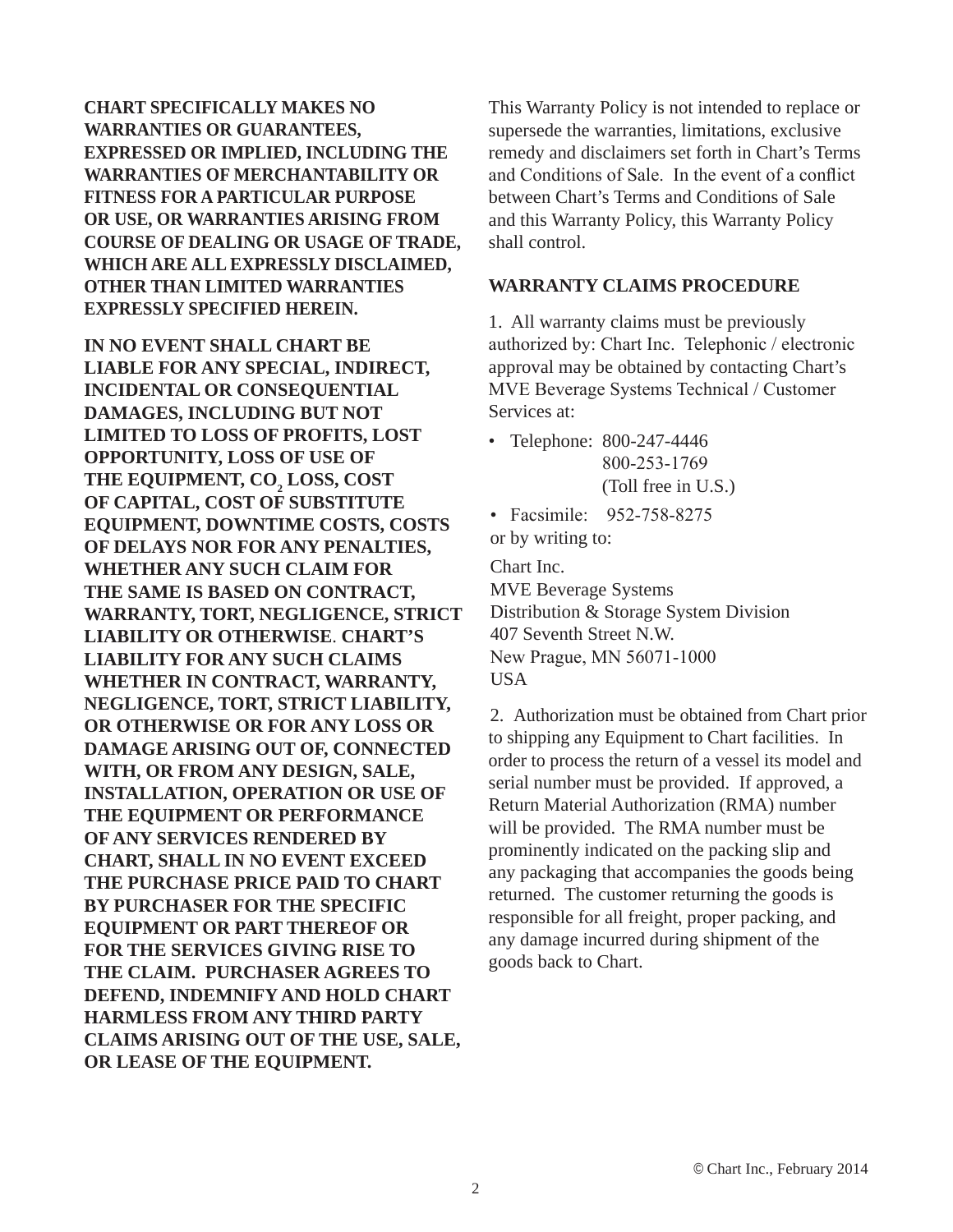# **Safety Precautions**

#### **IMPORTANT SAFETY PRECAUTIONS**

**The type of vessel described in this manual holds**  and dispenses carbon dioxide (CO<sub>2</sub>) gas under **pressure. All persons using this equipment must read and understand the operation and safety information contained in this manual and must be adequately trained to operate this equipment**

| <b>WARNING</b> |                                                                                                     |  |  |  |
|----------------|-----------------------------------------------------------------------------------------------------|--|--|--|
|                | <b>ASPHYXIATION HAZARD.</b>                                                                         |  |  |  |
|                | <b>CARBON DIOXIDE GAS can cause</b><br><b>SERIOUS INJURY OR DEATH.</b>                              |  |  |  |
|                | <b>DO NOT BREATHE CARBON</b><br><b>DIOXIDE GAS.</b>                                                 |  |  |  |
|                | <b>AVOID ENTERING canister</b><br>area if a leak is suspected.<br><b>THOROUGHLY VENTILATE area.</b> |  |  |  |
|                | <b>FROSTBITE HAZARD.</b><br><b>CONTENTS ARE EXTREMELY</b><br><b>COLD and can cause FROSTBITE.</b>   |  |  |  |
|                | DO NOT TOUCH liquid, ice, or ice<br>crystals on or near canister.                                   |  |  |  |
|                | <b>STAY AWAY from escaping gas.</b>                                                                 |  |  |  |

 $\mathrm{CO}_2$  gas is a colorless, odorless, tasteless gas that displaces oxygen and does not support life.

The gas is difficult to detect without special equipment. Avoid breathing or contacting  $CO_2$  in gas, liquid or solid form.

**EXPOSURE TO CONCENTRATIONS OF MORE THAN 3% CO2 IN ATMOSPHERE, FOR MORE THAN 15 MINUTES CAN CAUSE PHYSICAL SYMPTOMS INCLUDING UNCONSCIOUSNESS, RESPIRATORY FAILURE OR DEATH.** 

Even low concentrations of  $CO$ , can cause:

- • Dizziness, headaches, nausea or disorientation
- Increased respiration or heart rate
- Shortness of breath or rapid suffocation.

 $CO<sub>2</sub>$  is heavier than air and can collect in low areas such as basements, stairwells, and confined spaces. Avoid entry into areas where  $CO<sub>2</sub>$  leaks or high concentrations of  $CO_2$  are suspected. Enter those areas with caution only after they have been thoroughly ventilated.

Whenever the vessel is inside a building, that vessel's safety relief circuit must be connected to an outdoor vent; typically in the fill box. The fill box and/or vent must never be located in or above any below-ground spaces or stairwells. The vessel must not block emergency exits, aisles, fire suppression equipment or utility boxes or accesses.  $CO<sub>2</sub>$  lines or hoses must be located away from traffic areas and heat sources and must be protected from potential causes of damage. All connections, lines, and components must be leak-free.

This equipment should be installed and serviced only by professional personnel who are qualified to work with  $CO_2$  and the mini-bulk liquid  $CO_2$ pressure vessels. They should be familiar with all pertinent safety procedures.

#### **FIRST AID AND EMERGENCY ACTION**

#### **If inhaled:**

- Move to fresh air immediately.
- If not breathing, give artificial respiration.
- If breathing is difficult, give oxygen.
- Get immediate medical attention.

#### **In case of frostbite:**

- End exposure immediately.
- • Do not rub or pour water on the affected area.
- Get immediate medical attention.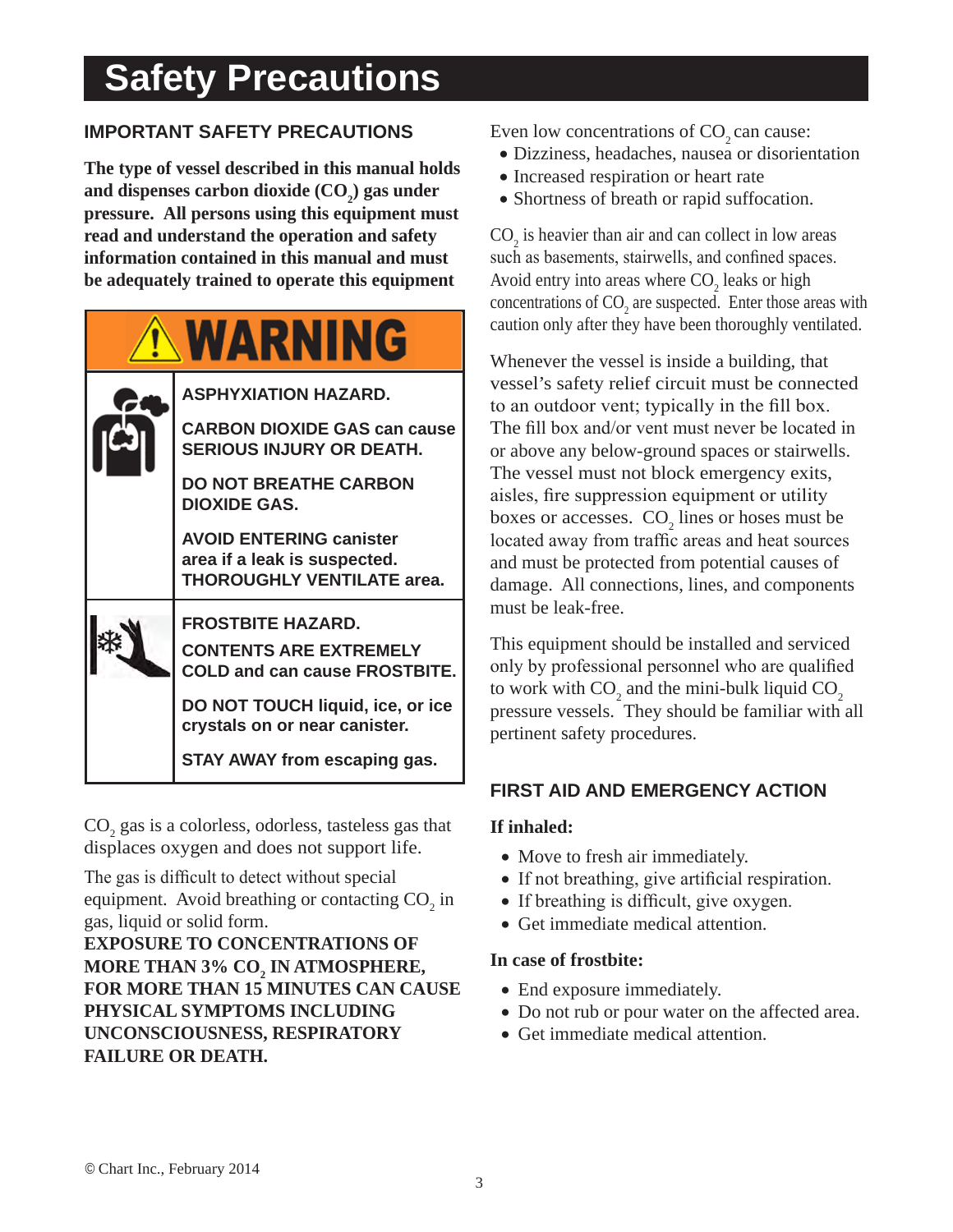#### **Rescue:**

- Do not attempt a rescue in areas of high  $CO<sub>2</sub>$ concentrations without proper life-support or rescue equipment. (Avoid being the next victim.)
- Thoroughly ventilate areas of possible high  $CO<sub>2</sub>$  concentration before entering them.

#### **In case of spills or leaks:**

- Evacuate all personnel immediately from affected areas.
- Thoroughly ventilate the area of the spill or leak before entering.
- $CO<sub>2</sub>$  is heavier than air. It displaces oxygen and will collect in low or confined areas.

#### **FOR MORE INFORMATION CONTACT:**

Local  $\mathrm{CO}_2$  supplier or Compressed Gas Association 725 Jefferson Davis Highway, Suite 1004 Arlington, VA 22202-4100 USA Telephone: (703) 412-0900 FAX: (703) 412-0900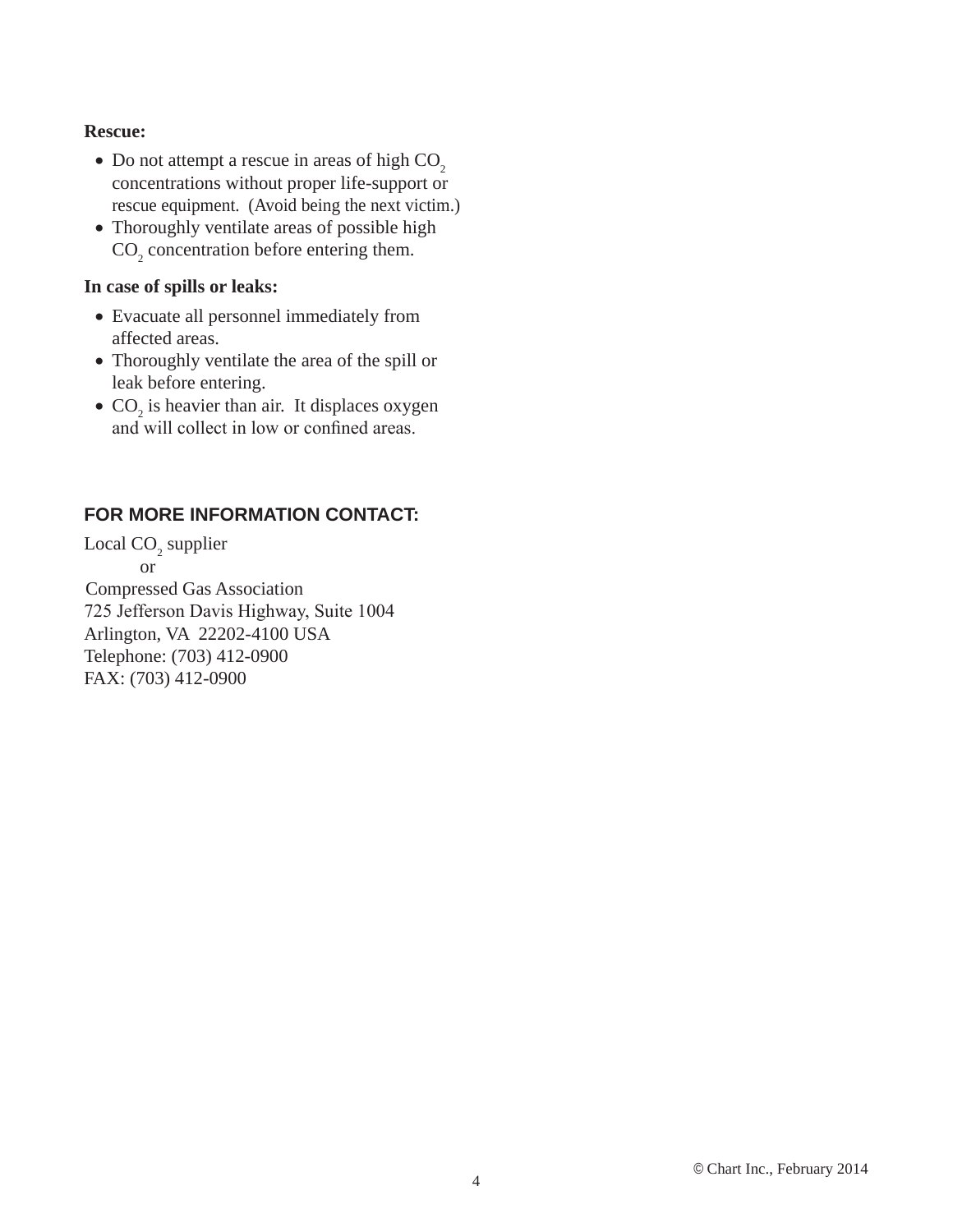# **General Description**

#### **System Overview**

The Carbo-Max carbon dioxide  $(CO_2)$  system for McDonald's restaurants is designed for lowpressure storage and supply of carbon dioxide gas for beverage carbonation and equipment operation. The supply system consists of three primary elements; the  $CO_2$  storage vessel, an outdoor fill box, and fill and vent lines.

#### **Storage Vessel**

The Carbo-Max  $CO_2$  storage vessel is the main component of the three primary elements in the  $CO_2$  supply system. It consists of an inner vessel and an outer vessel constructed much like a giant Thermos™ bottle. The space between the two vessels contains a nearly perfect vacuum and a special insulation. The vacuum and insulation minimize the entry of unwanted heat into the liquid  $CO_2$  stored in the inner vessel. When  $CO_2$ gas is needed, liquid  $CO_2$  is withdrawn from the inner vessel, converted to gas and dispensed to the beverage system or other use point.

#### **Vessel Plumbing**

Plumbing components on the vessel perform five functions:

- Liquid  $CO<sub>2</sub>$  fill (valve)
- Gas supply (gas delivery regulators)
- Pressure maintenance ("Economizer" regulator)
- Safety (Vent/Relief valves)
- Pressure and contents measurement (gauges)

The fill circuit allows liquid  $CO<sub>2</sub>$  to be transferred into the vessel during the delivery process. The gas supply circuit dispenses  $CO_2$  gas to the beverage and syrup systems. A pressure control circuit maintains the internal vessel pressure needed to supply  $CO<sub>2</sub>$ . The vent/relief circuit allows excess pressure to safely exit the vessel and the building. Contents and pressure gauges indicate the status of the  $CO_2$  inside the vessel and the gas supply lines.

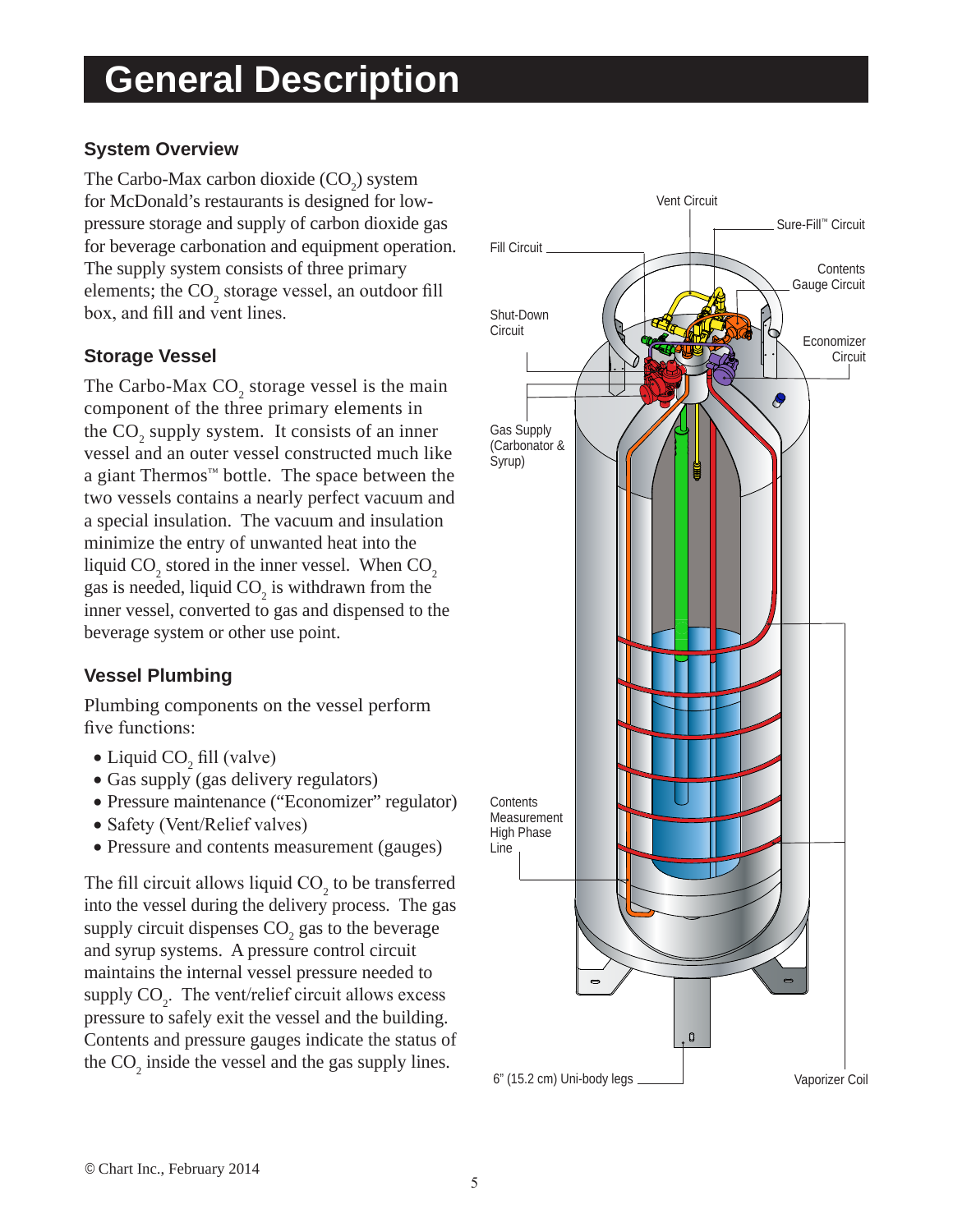#### **Fill Circuit**

The stationary fill circuit consists of a brass fill fitting in a remote fill station (box), a fill hose, a valve on the vessel, and a Sure-Fill™ pressure relief assembly. Liquid  $CO_2$  is delivered to the vessel through the brass fitting in the fill box and through the transfer hose to the vessel. The shutoff valve on the vessel's fill port allows service to be performed on the fill-box / fill-line segment of the fill circuit without emptying the vessel. An optional direct fill circuit consists of a brass fill fitting and bracket secured to the fill port of the vessel.

The Sure-Fill vent assembly enables fast, troublefree filling without needing to manually vent excess pressure that develops during a CO<sub>2</sub> delivery. The Sure-Fill automatically maintains the optimum internal pressure during the fill process by venting excess pressure outdoors through the safety vent and fill box. It also automatically stops the fill process when the vessel is full.

#### **Gas Use Circuit**

The gas-use circuit supplies gas to the carbonator, the syrup systems, and other beverage equipment. Liquid  $CO_2$  stored in the vessel is converted to gas in the vaporizer portion of this circuit. The  $CO<sub>2</sub>$  gas then passes through the shut-down circuit valve into the respective final line regulator and is dispensed to the end use point as needed.

Final line regulators in the gas-use circuit control gas flow to the beverage and syrup systems. The factory setting on the carbonator gas supply regulator is 110 psi but the pressure may be adjusted to suit the needs of the application. This regulator is commonly set between 90 psi and 115 psi for soft drinks. Secondary pressure regulators may be added 'downstream' for applications such as bag-in-the-box or diet systems. The syrup gas-use regulator is set at 65 psi for the syrup system. The use-point equipment manufacturer should be consulted for the correct regulator and pressure setting.

#### **Pressure Control Circuit**

The pressure control circuit, also called the "Economizer" circuit, assists in regulating the internal operating pressure of the vessel. Adequate vessel pressure is needed for supplying  $CO<sub>2</sub>$  gas and for preventing the stored liquid carbon dioxide from changing to dry ice, the solid form of  $CO<sub>2</sub>$ . However, internal pressure that is too high can cause venting, wasted gas, and difficulties refilling the vessel. The Economizer circuit is designed to prevent excess pressure and the waste of  $CO<sub>2</sub>$  gas.

The "Economizing" process is controlled by a regulator that monitors the vessel's internal pressure. When the vessel pressure exceeds the set point of the regulator (factory set at 140 psi) the regulator opens allowing  $CO_2$  gas to flow directly into the gas use circuit whenever  $CO<sub>2</sub>$  gas is being used. By taking excess gas from the top of the vessel instead of converting liquid from the bottom, the internal pressure of the tank is reduced and controlled.

#### **Safety Vent Circuit**

The inner pressure vessel of this storage system is designed to meet or exceed the ASME Section VIII, Division 1 pressure vessel code. The code dictates that the vessel be protected against excess pressure by a safety relief valve. Chart uses two safety relief valves for added safety. The vessel's safety circuit is comprised of an ASME relief valve set at 300 psig and an additional relief valve set at 450 psig. The relief valves must always be vented outdoors by a vent tube, usually through the fill box, to prevent potential concentration of  $CO<sub>2</sub>$  within the building. The 300 psig relief valve may open during  $CO_2$  deliveries or when  $CO_2$  is not being used regularly.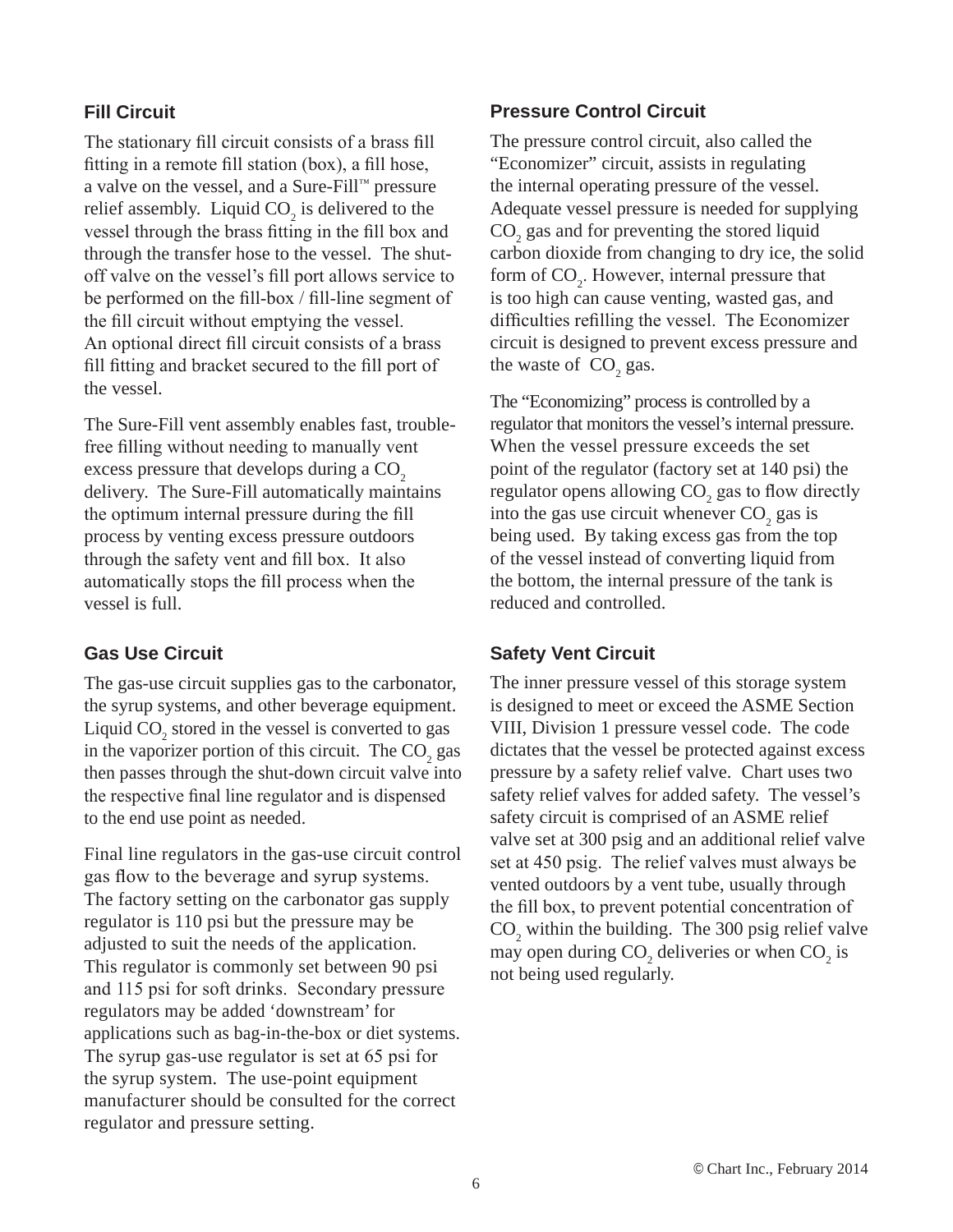#### **Pressure And Contents Gauges**

A vessel pressure gauge measures the pressure in the top (gas space) of the inner vessel. The normal operating pressure range is 140 to 165 psig though pressures up to 300 psig may be seen for a short period after a tank-fill.

The vessel's contents gauge is a mechanical device that uses pressure to measure liquid level inside the tank. The measurement is accomplished by comparing two pressures; the "low phase" pressure consisting of the tank's gas space pressure and the "high phase" pressure consisting of the tank pressure plus pressure created by weight of the liquid inside the tank. The difference between the "high phase" and "low phase" pressures is translated by the gauge mechanism to a dial reading displaying the quantity of liquid  $CO_2$  inside the tank.

#### **Fill Box**

The stainless steel  $CO_2$  fill box is the second major element in a typical bulk CO<sub>2</sub> storage system. The purpose of the fill box is to provide a convenient point to fill the storage vessel to make connections for syrup delivery, and to vent excess pressure from the vessel out of the building. The fill box has a brass fill fitting, a connection for the safety relief vent circuit, a safety snap connection point, and a lockable door. Two standard types of fill boxes are available; a surface-mount model and a flush-mount model.

Fill boxes must be mounted outside the building where they are easily accessible to the  $CO<sub>2</sub>$ supplier and where they can safely vent excess CO<sub>2</sub> pressure outdoors. When a vessel needs to be moved to accomplish a fill, a vessel-mounted direct fill fitting and an alternative safety relief vent line are used instead of the fill box.

#### **Fill Hose And Vent Line**

The third major element of a stationary bulk  $CO<sub>2</sub>$  system is comprised of a fill hose and vent line. These lines join the  $CO_2$  storage vessel with the outdoor fill box. The fill hose, constructed with FDA compliant materials, is a pressure rated line that connects the brass fill fitting in the fill box to the fill valve on the vessel. The vent line is as important as any component in the system. It connects the safety relief valves on the vessel to either the outdoor fill box or an alternative outdoor vent tube.

#### **NOTE: The vessel must always be connected**  to an outdoor vent line when it contains CO<sub>2</sub> **and is indoors.**

## **The Bulk CO2 Supplier**

The bulk  $CO_2$  supplier is also an important part of the system. Most  $CO_2$  suppliers not only provide timely delivery of  $CO<sub>2</sub>$  but also install and service the system.

**For service, parts, information, emergency**  CO<sub>2</sub> delivery, or other CO<sub>2</sub> related assistance, contact the local Chart authorized CO<sub>2</sub> **supplier. A place has been designated on page 27 of this manual to record the name and**  phone number of the  $\mathrm{CO}_2^{}$  supplier and other **important service contacts.**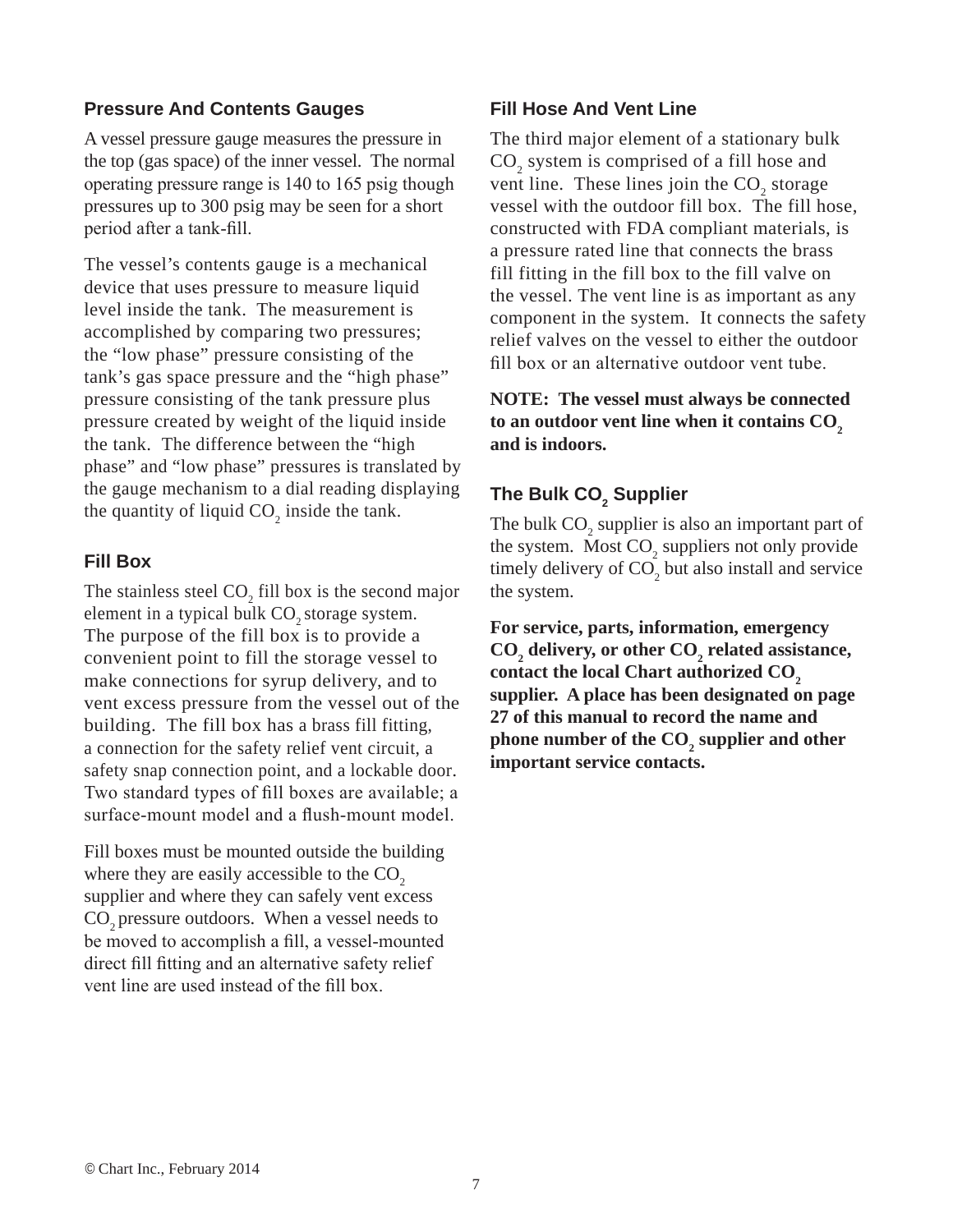# **Operation Facts and Procedures**

#### **Operation Facts**

- 1. The Mc Donald's Carbo-Max vessel's normal internal operating pressure (43) is between 140 psi and 165 psi.
- 2. Vessel pressure can be as high as 300 psi after a delivery but returns to its normal operating pressure after a day or two of normal  $\mathrm{CO}_2^{\vphantom{\dagger}}$  use.
- 3. The carbonator gas supply pressure (45) is normally between 90 psi and 115 psi.
- 4. The syrup gas supply pressure (44) is normally 65 psi.
- 5. Frost or condensation on the vessel is normal during periods of  $CO<sub>2</sub>$  use.
- 6. Frost or condensation on the vessel before the start of daily  $CO_2$  use is a sign of a  $CO_2$  leak. Have the leak fixed.
- 7. The Carbo-Max 450 holds 453 lb of  $CO_2$  for a use rate of approximately 70 to 100 lb per week. The Carbo-Max 750 holds 771 lb of  $CO_2$  for less frequent fills or a use rate of over 100 lb per week.
- 8. The contents gauge (22) displays the amount of liquid  $CO_2$  in the vessel.
- 9.  $CO_2$  becomes dry ice below a pressure of 61 psi. The shut-off circuit regulator (41) will close and stop  $CO<sub>2</sub>$  flow if the vessel pressure (43) reaches 70 psi or less.
- 10. An isolation (shut-off) valve is open when its handle is parallel to the valve body and the line. The valve is closed when its handle is perpendicular to the valve body and the line. During normal use, all isolation valves on the Carbo-Max vessel should be in the open position.
- 11. See the trouble-shooting section for additional information on potential vessel problems.

#### **General Operating Procedures**

- 1. Check for the following unusual symptoms every day before the start of operations and  $CO<sub>2</sub>$  use:
	- CO<sub>2</sub> leaks (See "**Safety"**)
	- Pressure readings  $(43)$  &  $(46)$  &  $(48)$
	- $CO<sub>2</sub>$  contents (22)
	- Abnormal frost or condensation
- 2. **Always use caution when working with CO2 . Read and understand the "Safety" section of this manual.**
- 3. The  $CO_2$  storage system does not require adjustment under normal operating conditions.
- 4. Check the vessel daily before using  $CO<sub>2</sub>$ . See 'operation fact' number 10.
- 5. In an emergency the flow of  $CO_2$  from or through the Carbo-Max can be stopped by closing the following valves:
	- Valves 33b or 33c to stop the flow of gas to the beverage or syrup system respectively; 33a and 33d to stop gas flow from the vessel.
	- Valve 30 to stop  $CO_2$  flow or leakage through the fill hose and/or the brass fill fitting in the outdoor fill box.
	- Valve 33a to stop  $CO_2$  flow through the "Economizer" circuit.
- 6. For  $CO_2$  equipment issues, call your  $CO_2$ supplier or service specialist. Before calling for service or trouble shooting assistance, please have the following information at hand:
	- Serial number of the vessel
	- Description of the problem
	- Readings from: the vessel contents gauge (22), the vessel pressure gauge (43) and the final line pressure gauges  $(46 \& 48)$ .
	- Observations such as unusual frosting and/ or events related to the problem.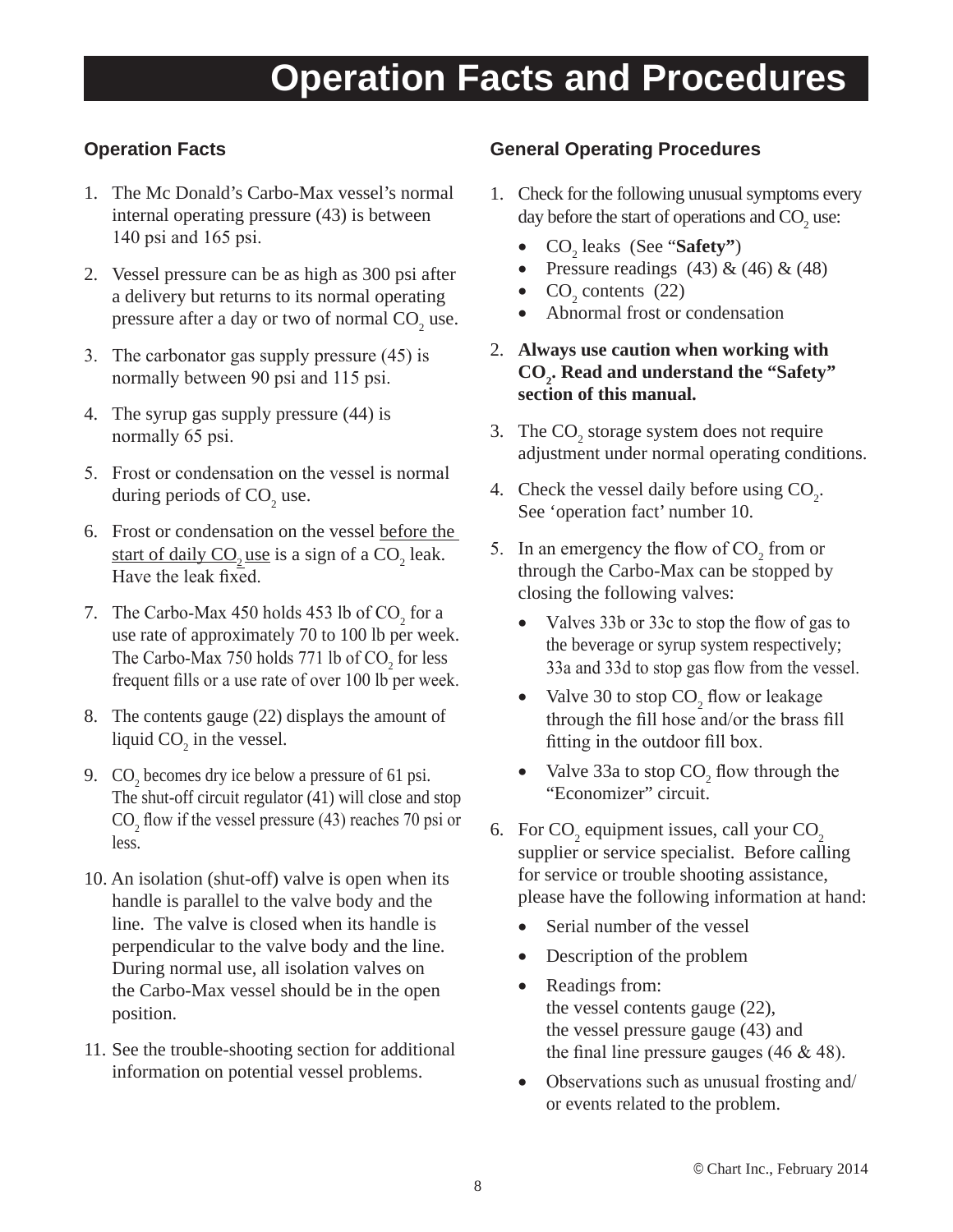# **McDonald's Beverage System Layout**



| <b>Item</b> | <b>Description</b>                                          | <b>Function</b>                                                        |
|-------------|-------------------------------------------------------------|------------------------------------------------------------------------|
| A           | CO <sub>2</sub> delivery truck fill line                    | Periodic transfer of liquid CO <sub>2</sub> to on-site storage vessel  |
| B           | In-Store CO <sub>2</sub> fill line                          | Transfer of CO <sub>2</sub> from outside fill-box to storage vessel    |
| C           | CO <sub>2</sub> gas-use line to beverage machine carbonator | CO <sub>2</sub> gas supply at 90 -110 psi for beverage carbonation     |
| D           | CO <sub>2</sub> gas-use line to bulk syrup and CIP          | CO <sub>2</sub> gas supply at 65 psi to push syrup to beverage machine |
| E.          | CO <sub>2</sub> gas-use line to fill box 2-pin connection   | CO <sub>2</sub> gas supply at 65 psi to pressurize bulk syrup delivery |
| F           | Syrup delivery line                                         | Bulk syrup delivery line routed through fill box conduit               |
| G           | Syrup supply tubing                                         | Transfers syrup from bulk storage vessel to beverage machine           |
| H           | Water supply line                                           | Supplies water to beverage machine and sanitation (CIP) system         |
| 44          | Syrup side gas-use regulator (65 psi)                       | Controls CO <sub>2</sub> pressure to bulk syrup                        |
| 45          | Beverage side gas-use regulator (90-125 psi)                | Controls CO <sub>2</sub> gas pressure to carbonator                    |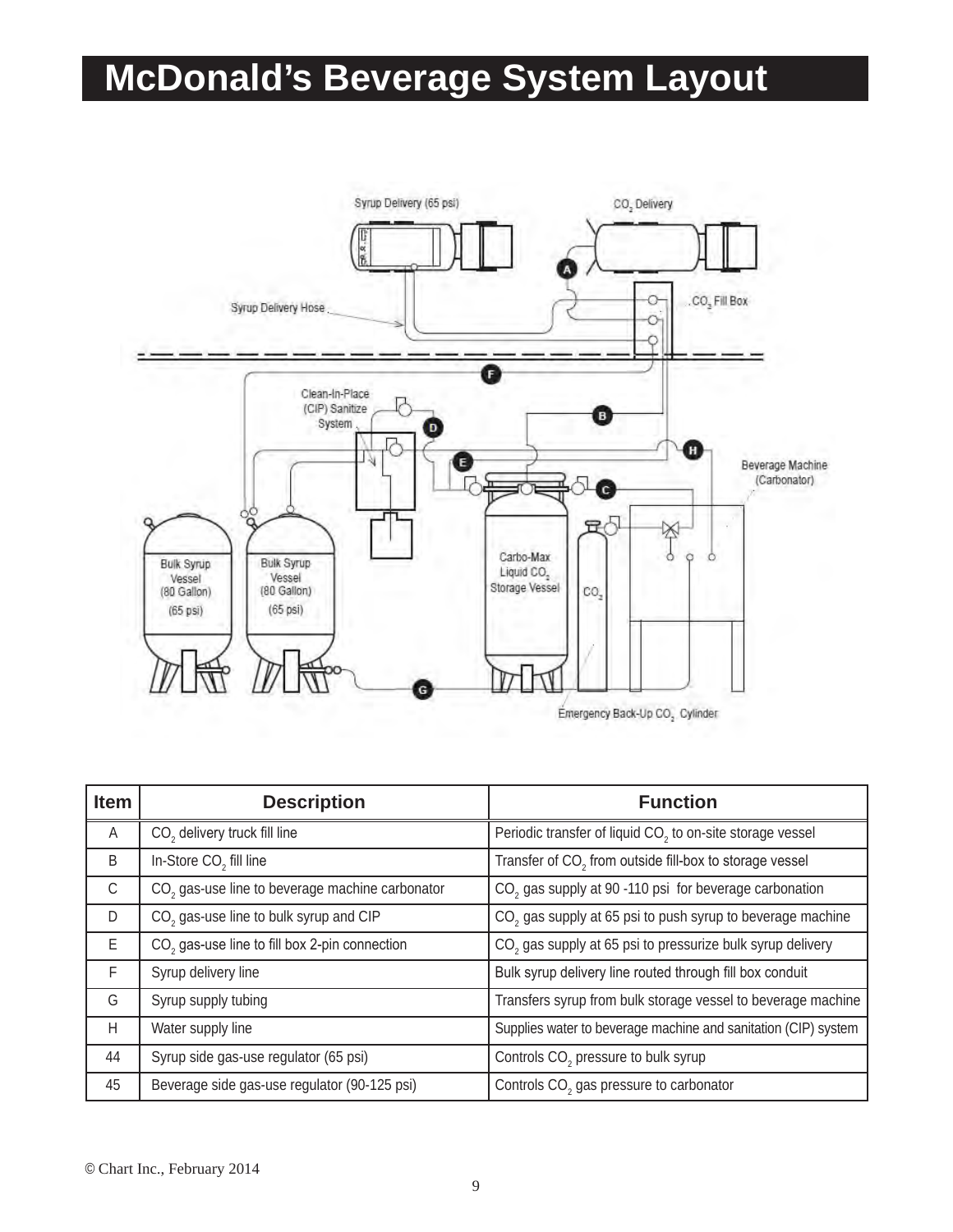# **Carbo-Max 750 / 450 Vessel Specifications**

|                                                                               | <b>Carbo-Max 750</b><br>(P/N 14275161)                            | <b>Carbo-Max 450</b><br>(P/N 14275179)                                      |  |  |
|-------------------------------------------------------------------------------|-------------------------------------------------------------------|-----------------------------------------------------------------------------|--|--|
| <b>Dimensions</b>                                                             |                                                                   |                                                                             |  |  |
| Diameter                                                                      | 26 in (66 cm)                                                     | 20 in (50.8 cm)                                                             |  |  |
| Height                                                                        | 73.5 in (187 cm)                                                  | 71.8 in (182.0 cm)                                                          |  |  |
| <b>Empty Weight</b>                                                           | 430 lb (195 kg)                                                   | 273 lb (124 kg)                                                             |  |  |
| Full Weight                                                                   | 1201 lb (545 kg)                                                  | 726 lb (329 kg)                                                             |  |  |
| Net Volume                                                                    | 82 gal (310 liters)                                               | 48 gal (182 liters)                                                         |  |  |
| CO <sub>2</sub> Storage Capacity<br>(saturated $\omega$ 125 psig [8.6 bar g]) | 771 lb (350 kg)                                                   | 453 lb (205 kg)                                                             |  |  |
| Gas Use Connection                                                            | 1/4" & 3/8" Hose Barb                                             | $1/4$ " & $3/8$ " Hose Barb                                                 |  |  |
| Fill Line Connection                                                          | 5/8" Male 45 <sup>0</sup> Flare                                   | 5/8" Male 45 <sup>0</sup> Flare                                             |  |  |
| Vent Line Connection                                                          | 1/2" OD Tubing                                                    | 1/2" OD Tubing                                                              |  |  |
|                                                                               |                                                                   |                                                                             |  |  |
| <b>Rates and Pressures</b>                                                    |                                                                   |                                                                             |  |  |
| CO <sub>2</sub> Delivery Rate<br>$Continuous*$                                | 15 lb/hr (11.3 kg/hr)<br>(approximately 1400 - 16 oz drinks / hr) | 15 lb/hr (6.8 kg/hr)<br>(approximately 850 - 16 oz drinks / hr)             |  |  |
| Peak CO <sub>2</sub> Delivery Rate For One Hour*                              | 18 lb/hr (6.8 kg/hr)<br>(approximately 850 - 16 oz drinks / hr    | $15$ lb/hr $(6.8 \text{ kg/hr})$<br>(approximately 850 - 16 oz drinks / hr) |  |  |
| Evaporation Rate**                                                            | 3.0 lb/day (1.4 kg/day)                                           | 2.5 lb/day (1.1 kg/day)                                                     |  |  |
| Max. Allowable Working Pressure (MAWP)                                        | 300 psig (20.7 bar g)                                             | 300 psig (20.7 bar g)                                                       |  |  |
| <b>ASME Relief Setting</b>                                                    | 300 psig (20.7 bar g)                                             | 300 psig (20.7 bar g)                                                       |  |  |
| <b>Additional Relief Setting</b>                                              | 450 psig (31.0 bar g)                                             | 450 psig (31.0 bar g)                                                       |  |  |
|                                                                               |                                                                   |                                                                             |  |  |
| <b>Design Criteria</b>                                                        | <b>Carbo-Max 750 &amp; 450</b>                                    |                                                                             |  |  |
| Design Specifications                                                         | ASME Section VIII, Division 1                                     |                                                                             |  |  |
| Design Specifications                                                         | Meets with US and Canadian approvals                              |                                                                             |  |  |
| Fill System                                                                   | Single Line, pressure differential                                |                                                                             |  |  |
| Internal Vaporizer Coil                                                       | Eight wraps for sustained high flow rate                          |                                                                             |  |  |
| Insulation Type                                                               | Vacuum with Super Insulation                                      |                                                                             |  |  |
| Pressure Control                                                              | Economizer Circuit                                                |                                                                             |  |  |
| Liquid Level Gauge                                                            | Differential Pressure Conversion                                  |                                                                             |  |  |
| <b>Outer Vessel Material</b>                                                  | <b>Stainless Steel</b>                                            |                                                                             |  |  |
| <b>Inner Vessel Material</b>                                                  | <b>Stainless Steel</b>                                            |                                                                             |  |  |
| Floor mount Design (Meets NSF standards)                                      | Six-Inch Permanent Legs                                           |                                                                             |  |  |

\* Based on 11.25 lb of  $CO_2/1000$  16 oz. drinks

\*\* No loss in normal applications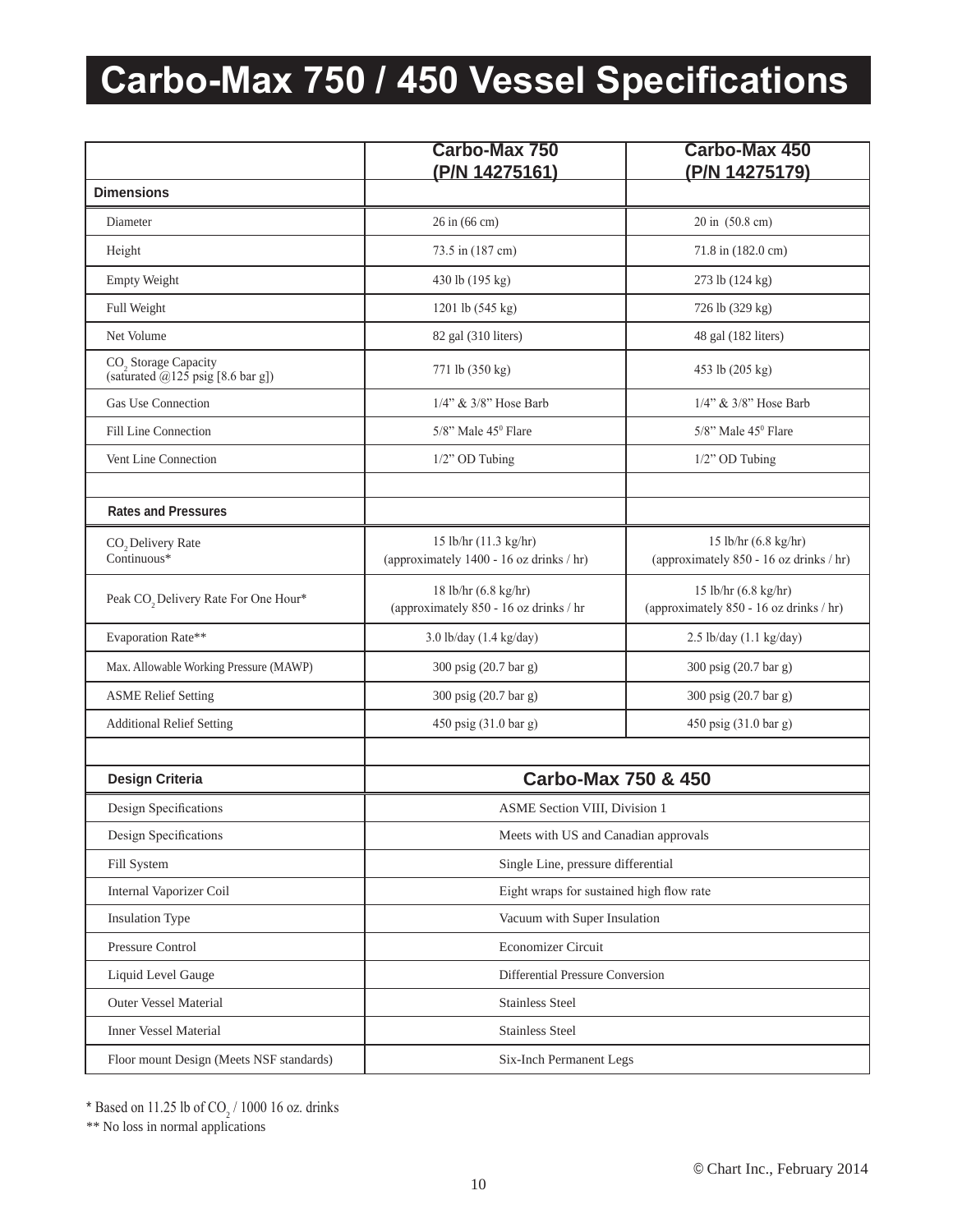# **Vessel Parts Identification**

#### **McDONALD'S**

**Carbo-Max 750 P/N 14275161 Carbo-Max 450 P/N 14275179**

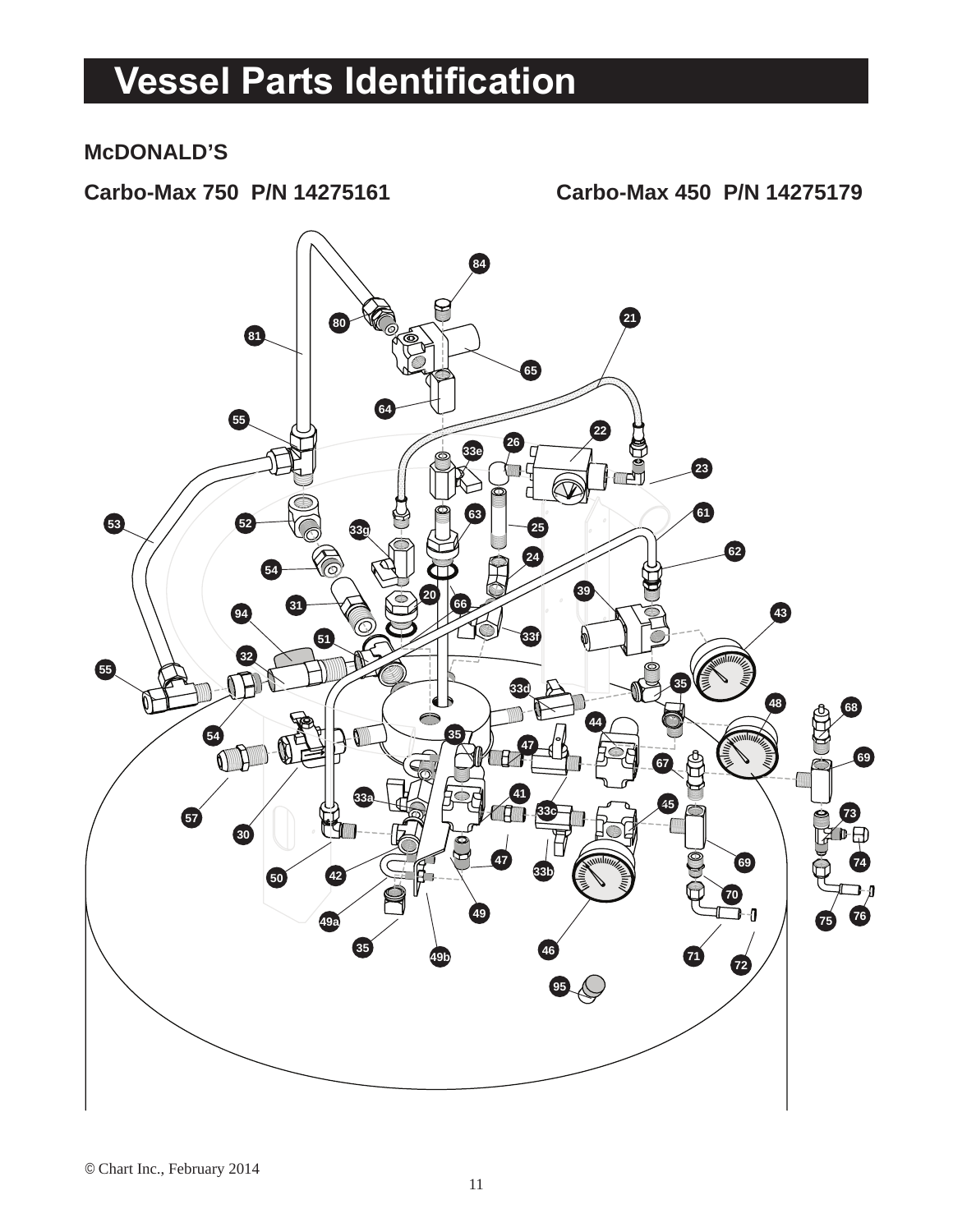# **Vessel Parts**

|                          | <b>ITEM PART NO.</b> | <b>DESCRIPTION</b>                                  | <b>QTY</b>   | <b>FUNCTION</b>                                     |
|--------------------------|----------------------|-----------------------------------------------------|--------------|-----------------------------------------------------|
| 20                       | 14275363             | Plug, Boss DP Low (w/o-ring) (3/4" - 16) (1/4" FPT) | 1            | "Low phase" isolation valve connection point.       |
| 66                       | 13832957             | O-Ring Only, (.924 ID x 1.130 OD)                   | $\mathbf{1}$ | Seals low phase DP gauge boss plug #20              |
| 21                       | 14339161             | Flex Hose, SS (1/4" MPT x 12" LG)                   | 1            | "Low phase" line for contents gauge                 |
| 22                       | 14346985             | Diff. Pressure Gauge, Liquid Level / Contents       | 1            | Indicates liquid CO <sub>2</sub> contents           |
| 23                       | 14339136             | Elbow, Brass, 90D (1/8" MPT x 1/8" MPT)             | $\mathbf{1}$ | Joins "low phase" line to contents gauge            |
| 24                       | 1210402              | Elbow, Brass, 90D (1/4" FPT)                        | 1            | Joins "high phase" line to isolation valve          |
| 25                       | 1310152              | Nipple, Brass (1/4" x 2 1/2")                       | 1            | Component of high phase DP gauge line.              |
| 26                       | 14285481             | Elbow, Street, Reducer, Brass, 90D                  | 1            | Attaches high phase line to DP gauge.               |
| 30                       | 11082128             | Ball Valve (3/8" FPT)                               | 1            | Isolates CO <sub>2</sub> fill hose from vessel.     |
| 31                       | 11708451             | Relief Valve, 450 psig (1/2" MPT)                   | 1            | Secondary inner vessel safety relief valve          |
| 32                       | 11708400             | Relief Valve, 300 psig (1/2" MPT)                   | 1            | Primary inner vessel safety relief valve            |
| 33a                      | 13282844             | Ball Valve (1/4" MPT x 1/4" FPT)                    | 1            | Isolates gas-use side of Economizer regulator       |
| 33 <sub>b</sub>          | 13282844             | Ball Valve (1/4" MPT x 1/4" FPT)                    | 1            | On / off control for carbonator gas supply          |
| 33 <sub>c</sub>          | 13282844             | Ball Valve (1/4" MPT x 1/4" FPT)                    | 1            | On / off control for syrup gas supply               |
| 33d                      | 13282844             | Ball Valve (1/4" MPT x 1/4" FPT)                    | 1            | Isolates gas-side of Econ. reg. and main gas-use    |
| 33e                      | 13282844             | Ball Valve (1/4" MPT x 1/4" FPT)                    | 1            | On / off control for Sure-Fill vent                 |
| 33f                      | 13282844             | Ball Valve (1/4" MPT x 1/4" FPT)                    | 1            | Contents gauge isolation valve / high phase         |
| 33g                      | 13282844             | Ball Valve (1/4" MPT x 1/4" FPT)                    | 1            | Contents gauge isolation valve / low phase          |
| 35                       | 1210462              | Street Elbow, Brass 90D (1/4" MPT)                  | 4            | Connects regulator and valve components             |
| 39                       | 13154842             | Regulator, Economizer, 150 psi (1/4" NPT)           | 1            | Controls vessel pressure                            |
| $\blacksquare$           | 13412514             | Rebuild Kit For Economizer Regulator (#39)          |              |                                                     |
| 41                       | 13154851             | Regulator, Shut-Off. 70 psi, 1/4" NPT               | 1            | Stops gas flow if line pressure drops to 70 psi     |
| $\overline{\phantom{a}}$ | 13412514             | Rebuild Kit For Shut-Off Regulator (#41)            |              |                                                     |
| 42                       | 13450730             | Tee, Brass (1/4" FPT)                               | 1            | Connects Economizer and gas supply line             |
| 43                       | 13321014             | Pressure Gauge, 0-400 psi (1/4" MPT CBM)            | 1            | Displays internal vessel pressure                   |
| 44                       | 13041186             | Regulator, Syrup Side Gas Use, 65 psi (1/4" NPT)    | $\mathbf{1}$ | Controls CO <sub>2</sub> pressure to bulk syrup     |
|                          | 13412493             | Rebuild Kit For Gas-Use Regulator (#44)             |              |                                                     |
| 45                       | 14037779             | Regulator, Final Line, 115 psi (1/4" NPT)           | 1            | Controls CO <sub>2</sub> gas pressure to carbonator |
| $\blacksquare$           | 13412493             | Rebuild Kit For Final Line Regulator (#45)          |              |                                                     |
| 46                       | 13321006             | Pressure Gauge, 2" Dial, 0-160 psi (1/4" MPT CBM)   | 1            | Indicates CO <sub>2</sub> gas pressure to use point |
| 47                       | 1310092              | Nipple, Hex, Brass, 1/4" NPT                        | 3            | Joins components of gas-use plumbing.               |
| 48                       | 2015169              | Pressure Gauge, 2" Dial, 0-100 psi (1/4" CBM)       | 1            | Indicates pressure to syrup side use point          |
| 49                       | 14384199             | Support Bracket (Kit) Complete w/U-bolts            | 1            | Supports gas-use circuit components                 |
| 49a                      | 14429668             | U-Bolt, SS (1/4" - 20) (1 1/4" x 3/4")              | $\sqrt{2}$   | Component of support bracket kit                    |
| 49b                      | 2914071              | Lock Nut, SS (1/4" - 20)                            | 4            | Component of support bracket kit                    |
| 50                       | 13834750             | Elbow, SS, 90D (5/16" ODT x 1/4" MPT)               | 1            | Joins Economizer and gas-use lines                  |
| 51                       | 13458820             | Tee, Brass (1/2" FPT)                               | 1            | Manifolds primary & secondary relief valves         |
| 52                       | 1210482              | Elbow (90D 3/8" MPT)                                | 1            | Joins 450 psig relief valve to vent circuit         |
| 53                       | 13799843             | Tube, Relief Valve / Vent                           | $\mathbf{1}$ | Joins vent circuit components                       |
| 54                       | 13833731             | Adapter, Pipe-Away (3/8" FPT)                       | $\sqrt{2}$   | Joins 450 & 350 psi relief valves to vent fittings  |
| 55                       | 13832906             | Tee, Brass Run (1/2" ODT x 3/8" MPT)                | $\sqrt{2}$   | Joins 450 & 350 psi relief valves to vent circuit   |
| 57                       | 1110112              | Connector (5/8" ODT x 3/8" MPT 45° Flare)           | 1            | Connects CO <sub>2</sub> fill hose to vessel        |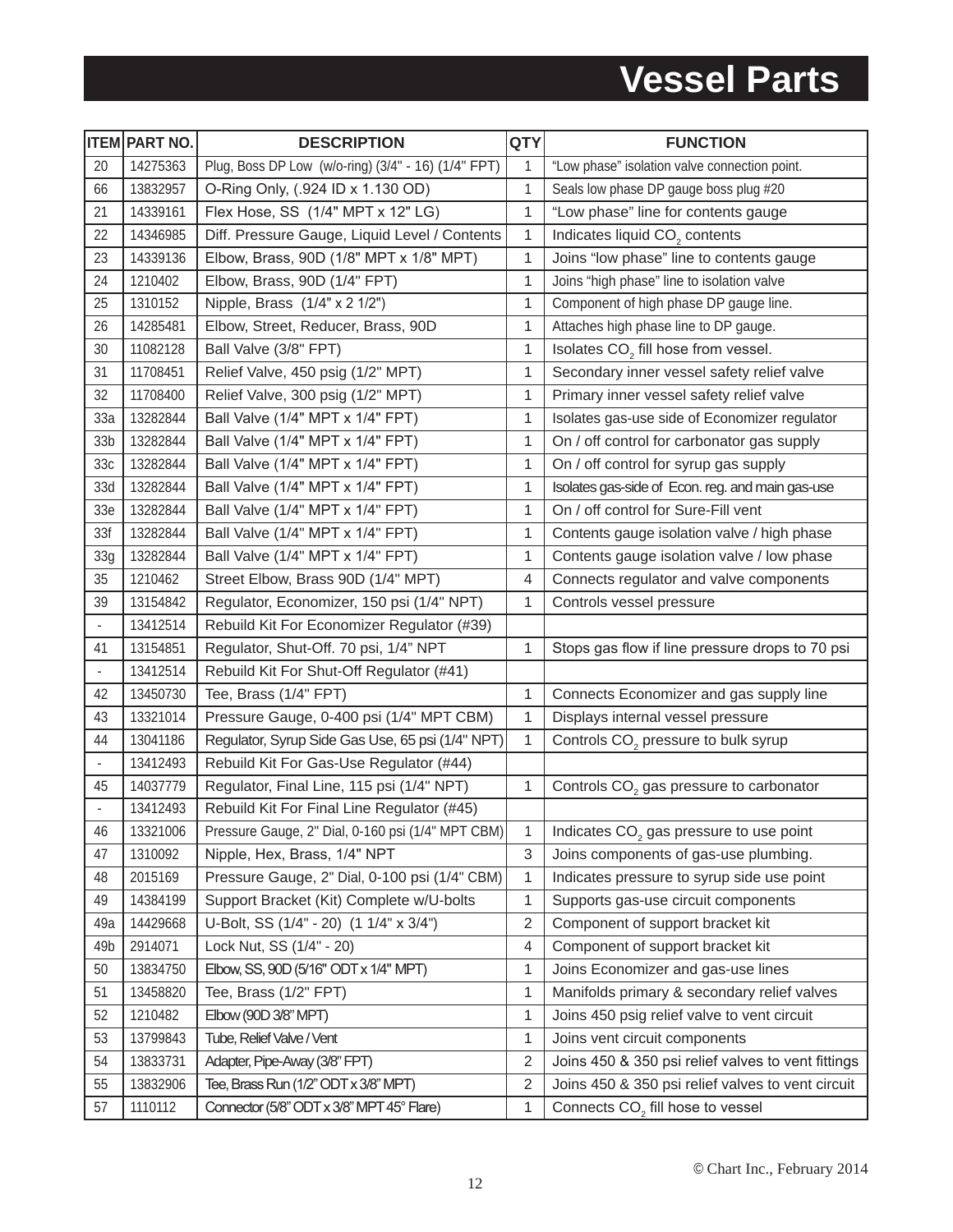# **Vessel Parts**

|                          | <b>ITEM PART NO.</b> | <b>DESCRIPTION</b>                                                      | <b>QTY</b>   | <b>FUNCTION</b>                                                                                   |
|--------------------------|----------------------|-------------------------------------------------------------------------|--------------|---------------------------------------------------------------------------------------------------|
| 61                       | 13669731             | Tubing, Stainless (5/16" OD)                                            | $\mathbf{1}$ | Economizer plumbing line                                                                          |
| 62                       | 13833757             | Connector, SS (5/16" x 1/4" MPT)                                        | 1            | Connects SS tubing to Economizer regulator                                                        |
| 63                       | 13081524             | "450" Sure-Fill™ Tube Assembly (3/4"-16)<br>(9.25") Includes O-Ring     | 1            | Controls CO <sub>2</sub> filling and pressure venting                                             |
| 63                       | 11764313             | "750" Sure-Fill™ Tube Assembly (3/4"-16)<br>(11") Includes O-Ring       | 1            | Controls CO <sub>2</sub> filling and pressure venting                                             |
| 64                       | 1213092              | Tee, Brass (1/4" FPT x 1/4" FPT x 1/4" MPT)                             | 1            | Joins Sure-Fill assembly to S.F. regulator                                                        |
| 65                       | 13154834             | Sure-Fill™ Regulator (1/4" FPT) 200 psi                                 | $\mathbf{1}$ | Vents excess pressure during CO <sub>2</sub> filling                                              |
|                          | 13412514             | Rebuild Kit For Sure-Fill Regulator (#65)                               |              |                                                                                                   |
| 66                       | 13832957             | O-Ring, (.924 ID x 1.130 OD)<br>[Included with Sure-Fill Tube Assembly] | 1            | Seals Sure-Fill tube assembly #63                                                                 |
| 80                       | 13832914             | Connector, Brass, 1/2" ODT x 1/4" MPT                                   | 1            | Joins Sure-Fill regulator to vent line                                                            |
| 81                       | 14275419             | Tube, Sure-Fill Vent                                                    | 1            | Sure-Fill vent line to vent circuit                                                               |
| 84                       | 1211102              | Plug, Brass Hex Hd, 1/4" MPT                                            | 1            | Plugs access port in tee                                                                          |
| 94                       | 13118471             | Cap, Black                                                              | 1            | Covers vacuum pump-out port                                                                       |
| 95                       | 3911016              | Cap, Blue                                                               | 1            | Covers vacuum regeneration port                                                                   |
|                          | 9722439              | <b>INSTALLATION KIT, MCDONALD'S CO.</b>                                 |              | <b>INCLUDES PARTS FOR CO, INSTALLATION</b>                                                        |
| 67                       | 1812352              | Relief Valve, 130 psi (1/4") (No Lever)                                 | 1            | Prevents beverage system over-pressurization<br>(Included in installation kit P/N 9722439)        |
| 68                       | 1812342              | Relief Valve, 75 psi (1/4") (No Lever)                                  | 1            | Prevents bulk syrup vessel over-pressurization<br>(Included in installation kit P/N 9722439)      |
| 69                       | 1213092              | Tee, Brass (1/4" F x 1/4" F x 1/4" MPT)                                 | 2            | Connects gas use line to vessel<br>(Included in installation kit P/N 9722439)                     |
| 70                       | 1111502              | Union, brass (1/4" MPT x 1/4" Flare)                                    | $\mathbf{1}$ | Connects carbonator gas-use line components<br>(Included in installation kit P/N 9722439)         |
| 71                       | 1611821              | Elbow, SS (1/4" FL x 3/8" Hose)                                         | 1            | Connects with carbonator gas-use line<br>(Included in installation kit P/N 9722439)               |
| 72                       | 3411331              | Clamp, Stepless Ear For 3/8" ID Tubing                                  | 5            | (Included in installation kit P/N 9722439)                                                        |
| 73                       | 1111512              | Tee, Run, Brass (1/4" MPT)                                              | $\mathbf{1}$ | Connection port for syrup delivery gas<br>(Included in installation kit P/N 9722439)              |
| 74                       | 1111292              | Cap Nut (1/4" ODT 45D Flare)                                            | $\mathbf{1}$ | Protects flare fitting (Item 73)<br>(Included in installation kit P/N 9722439)                    |
| 75                       | 1611461              | Elbow, SS (1/4" FL x 1/4" Hose)                                         | 1            | Connects with syrup gas-use line<br>(Included in installation kit P/N 9722439)                    |
| 76                       | 3411511              | Clamp, Stepless Ear For 1/4" ID Tubing                                  | 6            | Syrup gas-use connections<br>(Included in installation kit P/N 9722439)                           |
| $\overline{\phantom{a}}$ | 6511706              | Quick Connect, Two Slot (1/4" Tube) (not pictured)                      | 1            | CO <sub>2</sub> line connector to bulk syrup vessel<br>(Included in installation kit P/N 9722439) |
| $\overline{\phantom{a}}$ | 2811606              | Tubing, 1/4" ID Red Line, 20 ft. (not pictured)                         | 1            | Syrup gas-use line<br>(Included in installation kit P/N 9722439)                                  |
| $\overline{\phantom{a}}$ | 3411321              | Clamp, Stepless Ear For 1/4" ID (not pictured)                          | 4            | (Included in installation kit P/N 9722439)                                                        |
| $\overline{\phantom{a}}$ | 2811586              | Tubing, 3/8" ID Red Line, 100 ft. (not pictured)                        | 1            | Carbonator gas line<br>(Included in installation kit P/N 9722439)                                 |
| $\overline{\phantom{a}}$ | 2811616              | Tubing, 1/4" ID Green Line, 5 ft. (not pictured)                        | 1            | (Included in installation kit P/N 9722439)                                                        |
| $\overline{\phantom{a}}$ | 14505691             | Kit, Label, Carbo-Max / McDonald's                                      | $\mathbf{1}$ | 15-label set                                                                                      |
| $\overline{\phantom{a}}$ | 10807553             | Label, UN2187, Warning Liquid CO <sub>2</sub>                           | 1            | Included in kit P/N 14505691                                                                      |
| $\overline{\phantom{a}}$ | 11784496             | Label Only, Caution Carbon Dioxide                                      | 1            | (MAWP 300 psi)                                                                                    |
| $\overline{\phantom{a}}$ | 11197611             | Label Kit, NYCFD Approval, (Stationary Installation)                    | 1            | Approval #4912 for New York City Installations                                                    |
|                          | 11197646             | Label Kit, NYCFD Approval, (Portable Installation)                      | 1            | Approval #4912 for New York City Installations                                                    |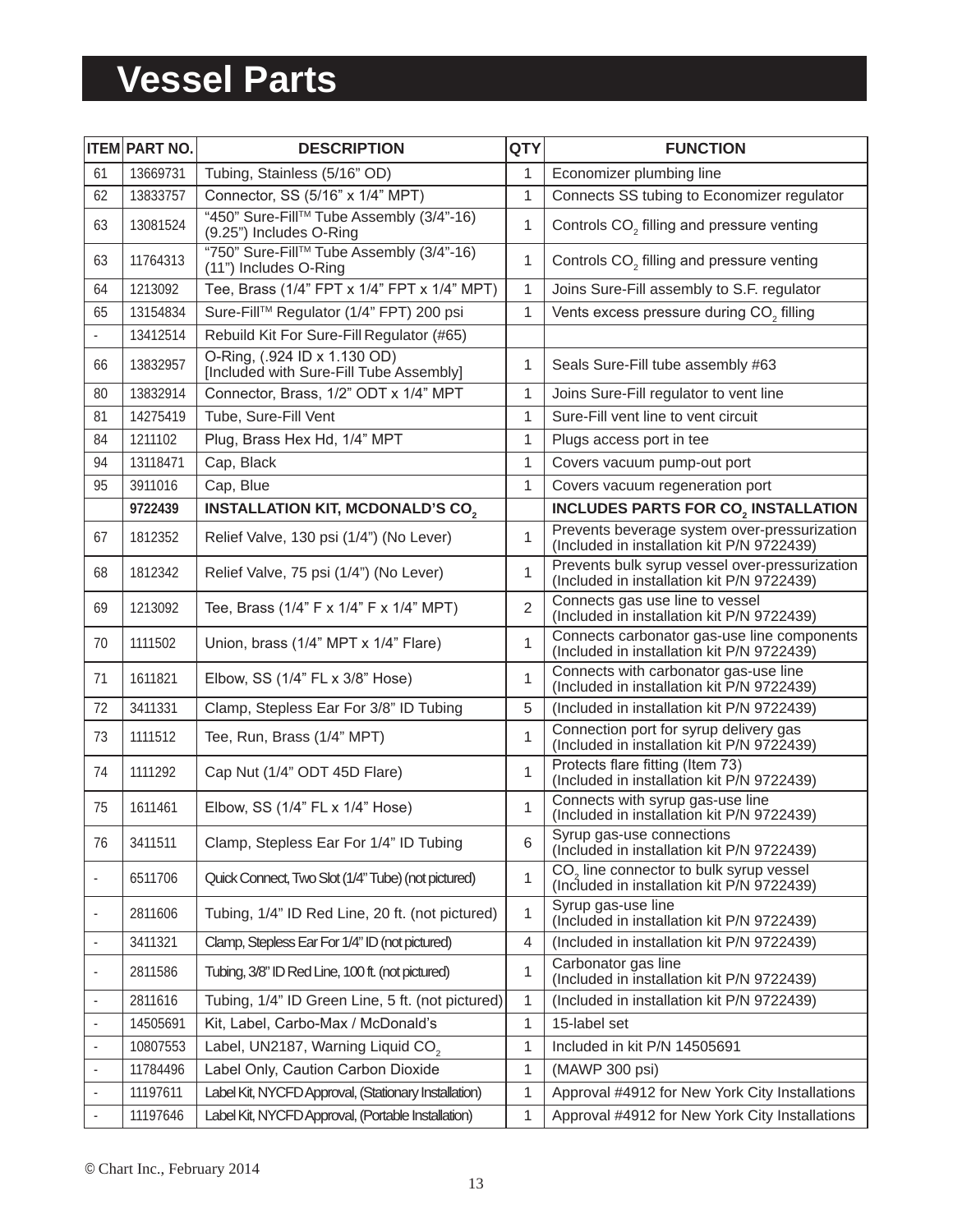# **Fill Box Parts & Hose Identification**

**Surface Mount Fill Box (P/N 9722329) Flush Mount Fill Box Shell (Without Panel) (P/N 8512629) Flush Mount Fill Panel (With Fittings) (P/N 9722859)**



| <b>ITEM</b>    | PART NO. | <b>DESCRIPTION</b>                                           | QTY             | <b>FUNCTION</b>                                             |
|----------------|----------|--------------------------------------------------------------|-----------------|-------------------------------------------------------------|
| 1              | 11381021 | CO <sub>2</sub> Fill Fitting, Brass (includes retainer ring) |                 | Connection for CO <sub>2</sub> delivery vessel hose         |
| 2              | 13078181 | Lock Assembly (includes key)                                 | 1               | Locks fill box door                                         |
| $\blacksquare$ | 13104087 | Key for Lock Assembly (not pictured)                         |                 | Replacement key for fill box                                |
| 4              | 12943786 | Surface-Mount CO <sub>2</sub> Fill Box (without fittings)    | 1               | Allows outdoor filling and venting of vessel                |
| 5              | 8517839  | Flush-Mount Fill Box Panel (without fittings)                | 1               | Holds brass fill fitting and 2-pin connector                |
| 6              | 6511631  | Quick Connect, 2-Pin                                         |                 | CO <sub>2</sub> connection for syrup delivery               |
| $\blacksquare$ | 4710619  | O-Ring on boss adapter (not shown)                           | 1               | Seals 2-pin connection to boss adapter                      |
| $\overline{7}$ | 10526989 | Outside O-Ring (5/16" x 1/2")                                | 1               | Seals 2-pin connection for syrup delivery gas               |
| 9              | 12943866 | Fill/Vent Connection Plate / W/O 2-Pin Qk. Conn.             |                 | Removable plate for service to tubing connections           |
| 10             | 2914071  | Locknut, SS (10 x 32) with nylon insert                      |                 | Secures fill fitting retainer and connection plate          |
| 11             | 2913981  | Screws, SS (#8 x 1/2")                                       | 6               | Secures fill panel to fill box                              |
| 64             | 2811606  | Tubing, red line (1/4" ID)                                   | 20 ft           | (Included in installation kit P/N 9722439)                  |
| 65             | 2811616  | Tubing, green line (1/4" ID)                                 | 5 <sub>ft</sub> | (Included in installation kit P/N 9722439)                  |
| 76             | 3411511  | Clamp, Stepless (for 1/4" ID green line tube)                | 6               | (Included in installation kit P/N 9722439)                  |
| 77             | 3411321  | Clamp, Stepless (for 1/4" ID red line tube)                  | 4               | (Included in installation kit P/N 9722439)                  |
| 80             | 8503796  | Conduit, Syrup Pass-Thru                                     | 1               | (Included in installation kit P/N 9722439)                  |
| 81             | 10772160 | Pipe Cap 2-1/2" PVC                                          |                 | Syrup pass-thru cover (Included with P/N 8512629)           |
| $\blacksquare$ | 11784496 | Label, Caution Carbon Dioxide                                |                 |                                                             |
| $\blacksquare$ | 10789851 | Decal, McDonald's Fill Box                                   | 1               |                                                             |
| ä,             | 20596403 | Kit McDonald's Vent Line Fittings                            | 1               | Connects 1/2" vent hose to pressure relief device<br>outlet |
|                | 20596458 | Vent Hose 1/2" CO <sub>2</sub> McDonald's Green 300 ft.      |                 | Full roll of 1/2" ID vent line                              |

© Chart Inc., February 2014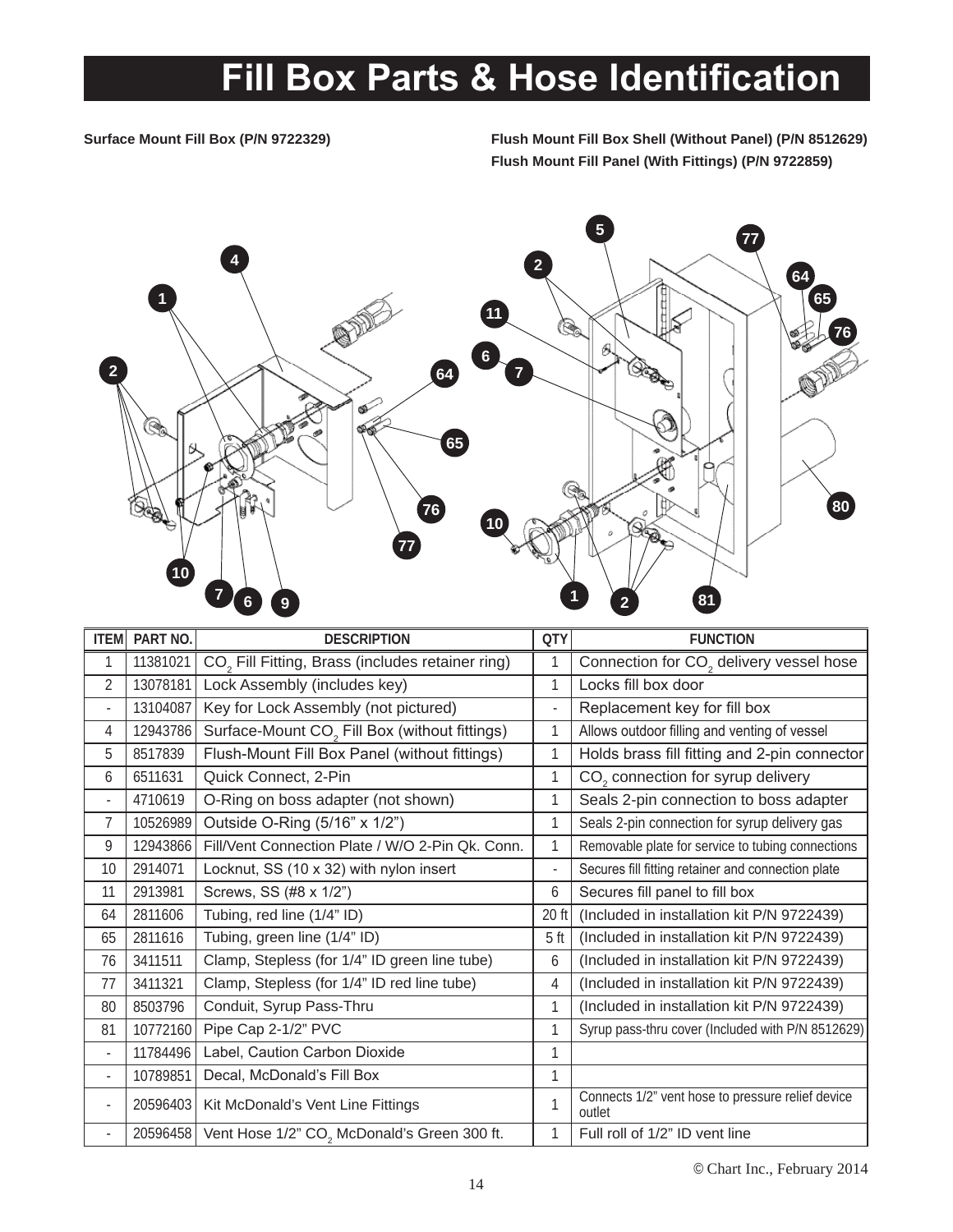# **Fill Box Parts & Hose Identification**

| <b>ITEM</b>           | PART NO.  | <b>DESCRIPTION</b>                     | QTY | <b>FUNCTION</b>                                                             |
|-----------------------|-----------|----------------------------------------|-----|-----------------------------------------------------------------------------|
| ÷,                    | 20596399  | Kit 5 ft. Vent Hose McDonald's         |     | Vents excess pressure outdoors                                              |
| $\blacksquare$        | 20596400  | Kit 15 ft. Vent Hose McDonald's        |     | Vents excess pressure outdoors                                              |
| $\blacksquare$        | 20596401  | Kit 25 ft. Vent Hose McDonald's        |     | Vents excess pressure outdoors                                              |
| $\blacksquare$        | 20596402  | Kit 50 ft. Vent Hose McDonald's        |     | Vents excess pressure outdoors                                              |
| $\blacksquare$        | 10802912  | CO <sub>2</sub> Fill Hose Only, 5 ft.  |     | Transfers liquid CO <sub>2</sub> from fill box into tank                    |
| $\blacksquare$        | 10802947  | CO <sub>2</sub> Fill Hose Only, 15 ft. |     | Transfers liquid CO <sub>2</sub> from fill box into tank                    |
| $\blacksquare$        | 10802939  | CO <sub>2</sub> Fill Hose Only, 25 ft. |     | Transfers liquid CO <sub>2</sub> from fill box into tank                    |
| ٠                     | 10370710  | CO <sub>2</sub> Fill Hose Only, 30 ft. |     | Transfers liquid CO <sub>2</sub> from fill box into tank                    |
| $\blacksquare$        | 10370728  | CO <sub>2</sub> Fill Hose Only, 50 ft. |     | Transfers liquid CO <sub>2</sub> from fill box into tank                    |
| $\tilde{\phantom{a}}$ | 206047331 | Cabinet Outdoor Beverage Tank          |     | Ventilated, lockable, tank cover for outside<br>installations               |
|                       | 20609851  | Kit Outdoor Vent Line Assembly         |     | Routes tank vent discharge toward the ground on<br>tanks installed outside  |
| ٠                     | 20609853  | <b>Kit Outdoor Fill Connection</b>     |     | Tank fill connection for tanks installed outside (not<br>in enclosed areas) |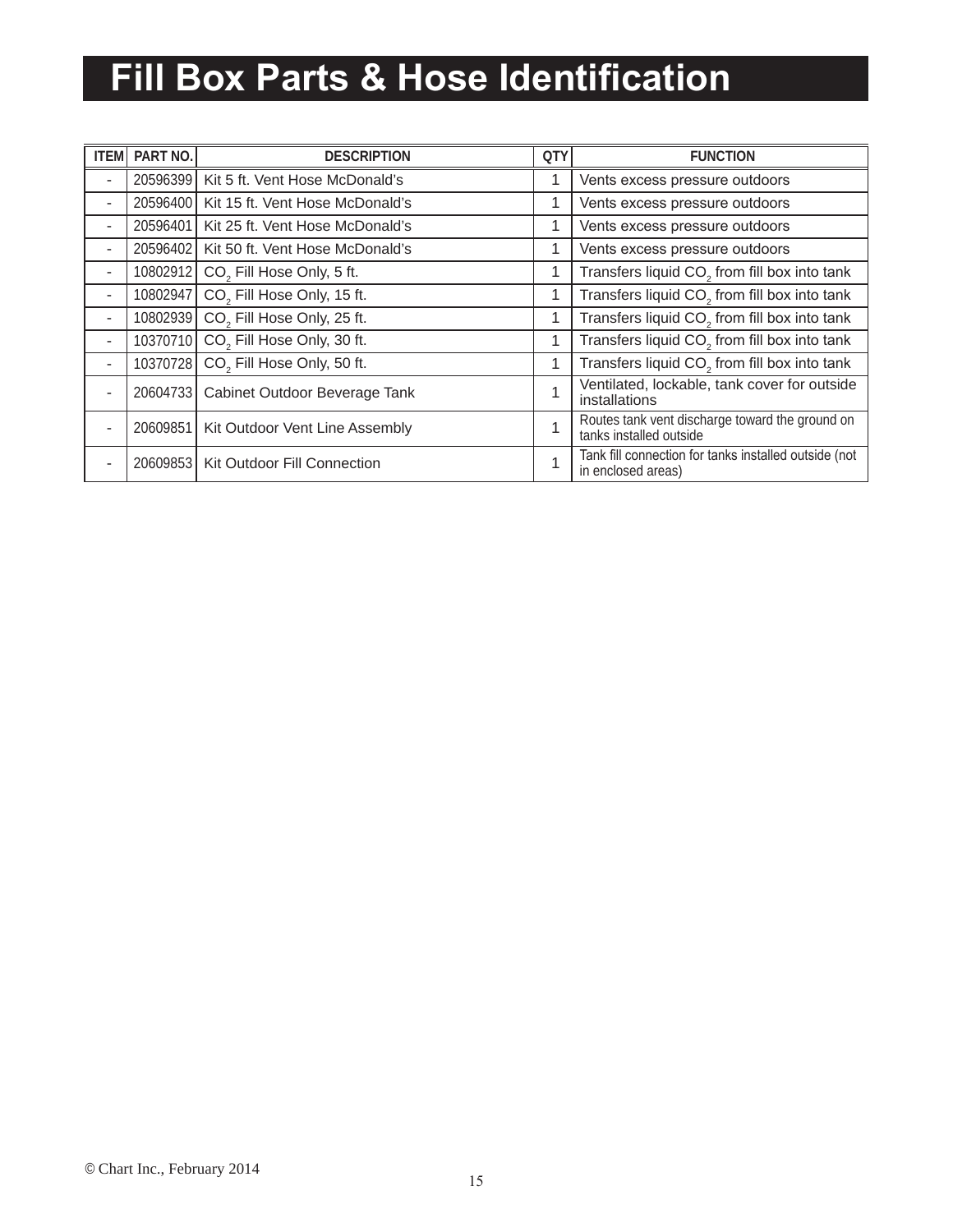#### **Site Survey**

Prior to installation of the  $CO_2$  system components a site survey should be performed to determine the best location for placing the bulk  $CO<sub>2</sub>$  vessel and the fill station. Determine the requirements for  $CO<sub>2</sub>$  monitors and where they will be placed.  $CO<sub>2</sub>$ monitors should be placed in proximity to any  $CO<sub>2</sub>$ tank installed inside or in enclosed areas. Check all applicable regulations and codes for correct installation of  $\mathrm{CO}_2$  monitors. Multiple monitors may be required. Follow the  $CO<sub>2</sub>$  Monitor manufacturer's instructions for proper installation and operation of the monitors.  $(CO_2$  is 1-1/2 times heavier than air and in the event of a leak is likely to collect in lowlying and cofined spaces.) Bulk  $CO_2$  tanks should not be installed in low lying areas such as basements or stairwells. Tanks should also not be installed on rooftops that have ventilation, stairways, windows or other potential ways for  $\mathrm{CO}_2$  gas to travel down into the building.

A site survey form created by the installer should be used to plan, understand, and approve the best location for the equipment. The survey must be conducted with the store owner or their designated representative. Upon completion of the site survey the form should be signed by the store representative and the system installer. Any subsequent modifications to the installation should be noted on the form and signed by the store representative and the installer.

#### **Fill Box Location**

The fill box location must be determined before locating the  $CO_2$  vessel. A fill box is typically mounted on a back wall at a height of 3 1/3' - 4'. It should be located out of the way of store customer operations if possible. The fill box should be located such that the tank can vent safely through the vent line connection without allowing the  $CO_2$  gas to migrate back into the building or allow exposure to people in close proximity. It must be located within a distance allowing easy delivery access and considering the length of the fill hose from the delivery truck. The fill box may be located in a drive-thru lane and the fill hose may be driven over when it is pressurized during the filling operation.

# **Equipment Location**

While determining the best location for the fill box always check the inside wall of the proposed location to be sure the box installation will not interfere with appliances in the store and will not damage anything inside the wall such as plumbing and electrical conduits. In stores where the fill line between the fill box and the storage vessel must be sleeved, be sure to locate the box where it will allow the inside sleeve to have adequate radius for the fill hose to easily pass thru for installation and future maintenance. The sleeve must not interfere with store operations.

#### **Storage Tank Location**

Once the fill box location has been determined, the location of the  $CO_2$  storage tank can be determined. The primary considerations for placing the storage tank are space and distance from the fill box. **The storage tank should be placed as close to the fill box as possible to maximize filling efficiency; ideally within 25 feet.** The distance from the storage tank to the beverage machine or other use point is not critical.

The storage tank should not be installed in hallways or other high traffic areas. It should be placed in locations out of the way of other fixtures such as electrical panels and sinks. Although the tank should be in the most out-of-the-way location available, it must be placed where it is accessible for service and in a manner that allows its gauges can be read.

#### **Note: To prevent damage to the tank's plumbing components the tank's handling ring must never be used as a hanging rack or platform for storage.**

#### **Installation Tools and Supplies**

Installation of the Bulk  $\text{CO}_2$  System requires certain tools and installation materials. A supply of the following materials and tools should be maintained for most simple and economic installations though not all installations will require them.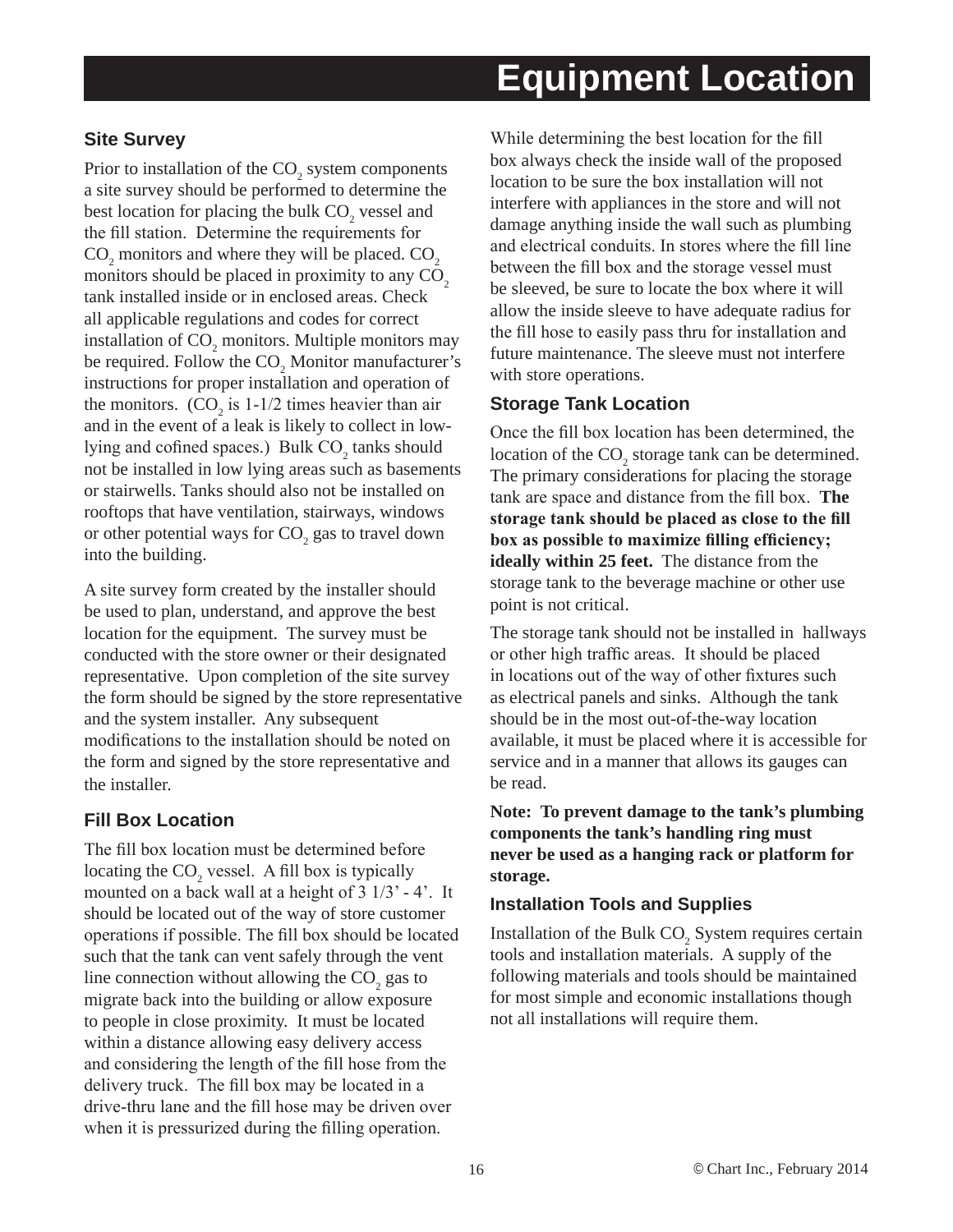# **Installation Equipment**

#### **Tools**

**Warning: When using the following tools, suitable eye and ear protection must be worn. Failure to do so could result in serious personal injury.**

**Electric Hammer Drill** for drilling holes and chiseling brick.

#### Accessories:

3/4" x 21" Scaling Chisel 3" Core Bit 1" x 21 Masonry Bit 1/4" x 13" Masonry Bit 1/2" Masonry Bit

**7 1/4" Builder's Circular Saw** for scoring brick and cutting wood exteriors.

#### Accessories:

Masonry Cut-Off Wheel

Combination Blade

**Reciprocating Saw** for cutting through wood walls.

Accessories:

Metal Cutting Blades Wood Cutting Blades

**Electric Hand Drill** for drilling anchor holes.

#### Accessories:

1/4" and 3/8" Masonry Bits Set of Twist Drills 3" Hole Saw

**Oxyacetylene Torch** for cutting rebar in poured concrete walls and floors.

#### **Supplies**

Hand Truck with Strapping Attachment Torpedo Level Carpenter Square Extension Cord Oetiker Clamp Pliers Step Ladder Caulk Gun Assorted Hand Tools Flashlight Silicone Sealant (clear and white) 2" PVC Pipe and Elbows 1/4" Plastic Screw anchors 1/4" x 1" Self-Tapping Screws 9" Cable Ties PVC Cement Duct Tape Teflon Tape PVC Flanges Chalk or other Marker Leak Check solution

| <b>Hardware</b>                                             | <b>Chart P/N</b> |
|-------------------------------------------------------------|------------------|
| Clamps for $1/4$ " ID Tubing                                | 3411321          |
| 1/4" Hose Barb Nipple                                       | 1611481          |
| 1/4" Female Flare Nut                                       | 1611471          |
| $1/4$ " Hose Barb x $1/4$ " Female Elbow                    | 1611461          |
| <b>Flare Nut Connector</b>                                  | 1111222          |
| $1/4$ " ID Beverage Tubing                                  | 2811416          |
| Concrete Wedge Anchor                                       |                  |
| Hilti Kwik-Bolt <sup>®</sup> $(3/8" \times 3 \frac{3}{8")}$ | 10559713         |
| or                                                          |                  |
| Red Head True Bolt <sup>®</sup>                             | 11557752         |

Note: Stainless steel fittings should be used.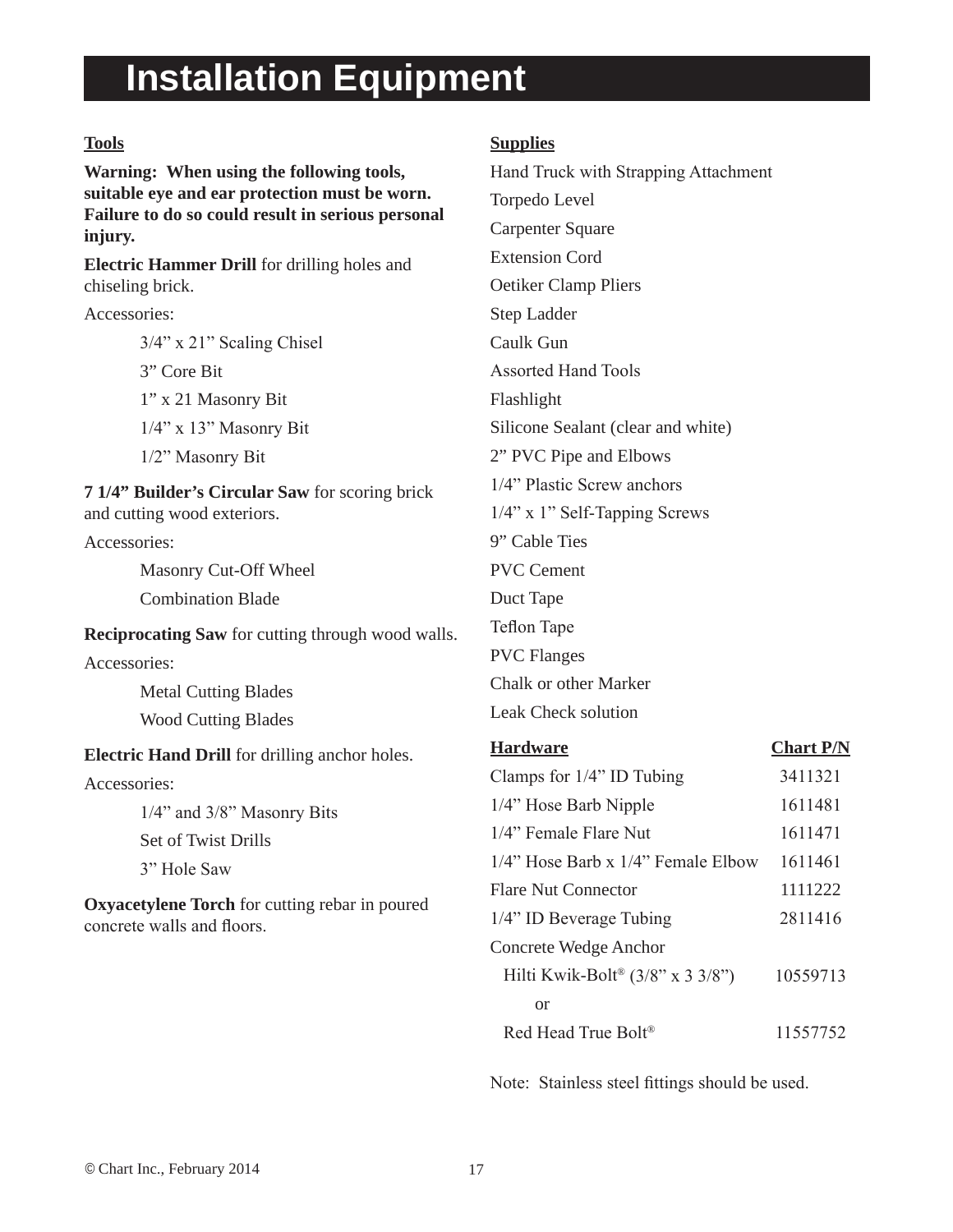# **Fill Station (Wall Box) Installation**

#### **General**

If possible, select a fill station location that will not interfere with store / customer operations. A neat and clean installation is important since the fill station is visible to the general public.

Before marking the fill station on the exterior wall, check to be sure the fill box will not interfere with any electrical, plumbing, or gas lines inside or outside the store.

#### **Flush-Mount Fill Box (P/N 8512629)**

- 1. Using a pre-cut template or carpenter's square and a level, mark a 6 1/2" x 17 1/2" rectangle, orientated vertical, on the exterior wall making sure the marking is plumb. Match the fill box to the outline on the wall to make sure the outline is correct.
- 2. Using a circular saw, make a 1/2" to 1" perimeter cut along the inside of the outline. Use a masonry blade to cut brick, concrete or block wall.

*Caution: Do not attempt to remove material from the wall without first making the perimeter cut.*

#### **Warning: To help prevent serious injury, always wear goggles, gloves, and a dust mask when making perimeter cuts.**

3. Use a hammer drill and 3/4" scaling chisel to remove brick or concrete material within the perimeter of the cut. Begin chiseling near the bottom of the perimeter and work toward the top.

For easier separation of wall material from a poured concrete wall, drill 3/4" holes about 3" deep around the inside of the perimeter to perforate the material before chiseling.

#### **Warning: Be very careful when handling the chisel. The chisel may have a tendency to "jump" and could cause personal injury or damage to the surrounding wall.**

- 4. Remove debris from the hole.
- 5. Slide the box into the opening and make sure its flange lies flat against the wall surface.
- 6. While holding the box in position mark the four corner mounting holes.
- 7. Drill the corner mounting holes about 1 1/2" deep using a 1/4" drill bit or masonry bit as necessary. Insert plastic screw anchors.
- 8. Drill a 3" "center hole" in the back of the fill box opening using a 3" core bit.

*Caution: To prevent damage to the inside wall surface, the center hole may need to be drilled from inside to outside. To accomplish this, first drill a 1/4" pilot hole through from the outside; then drill the 3" hole from the inside using the pilot hole as a guide.*

9. Insert the box into position and fasten it using sheet metal screws.

#### **Surface-Mount Fill Box (P/N 9722329)**

When the use of a surface mounted box is preferred, it will simply be mounted onto the outside surface of the store wall.

- 1. At the desired fill box location mark and drill the center hole using a 3" bit.
- 2. Place the box in position so its fill and vent fittings are within the 3" hole. Mark the four corner holes while using a carpenter's level to make sure the box is level.
- 3. Drill the four corner pilot holes. Use a 1/4" bit if necessary for screw anchors. Insert the anchors.
- 4. Fasten the box in place using sheet metal screws.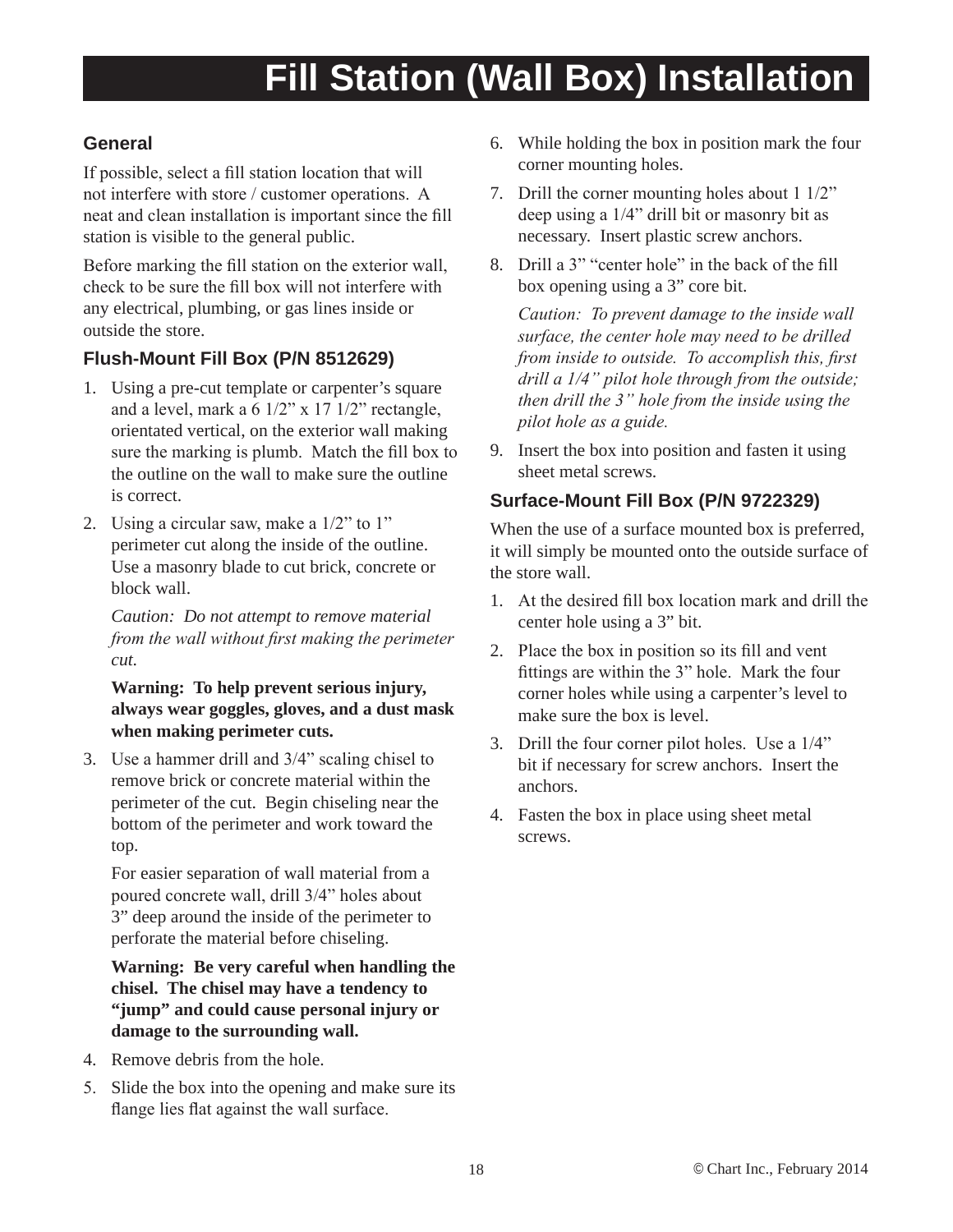# **Fill Hose and Line Installation**

#### **General**

Fill and vent lines will likely be routed differently in each store. By following basic recommendations, the lines should be run properly and as easily and simply as possible.

Distance from the outside fill box to the  $CO_2$  storage tank should be as short as possible and typically varies from 1 to 25 running feet. **Fill line distances of longer than 25' are not recommended because longer fill hose length results in reduced CO<sup>2</sup> fill efficiency.**

**Note: When installing the fill and vent lines please be aware that they need to be accessible for inspection and service. The lines should be inspected at least once a year for leaks, damage or signs of wear. Lines should be replaced following the hose manufacturer's replacement recommendation.**

Fill and vent lines are generally secured together with cable ties about every 18" and attached to the wall using conduit straps about every 2' or 3' along the run. The lines should run either horizontally or vertically and as inconspicuously as possible. Excess line should be coiled and tied. Fill and vent lines should not have any kinks or constrictions in the hose. Insure that clamps or straps do not create constructions in the line.

Running lines through a conduit sleeve is generally not necessary. However, if the lines were to be exposed in a high traffic area, it may be best to run them through a sleeve to ensure protection. Sleeve material generally used is 2" or 3" PVC piping.

#### **Connect Lines to Fill Box**

#### **Flush Mount Boxes:**

1. Gain access to the back of the fill box by temporarily removing the Flush Mount Fill Panel (P/N 9722859) from its mount.

*Note: The fill fitting is fastened to the panel by four lock-nuts on threaded studs. The fitting can be easily removed for service or for attaching the fill line.*

2. Feed the fill and vent lines through the wall (or PVC wall flange if used) from the inside of the

store.

- 3. Fasten the vent line by pushing the line over the barb fitting and attaching the appropriate size clamp. Insure the clamp is positioned over the barb to securely fasten the line in place.
- 4. Fasten the flare connector on the end of the fill hose to the flare connection end of the fill fitting *Note: In the event that a fill hose needs to be attached at a right angle to the fill box, a flare fitting 90° elbow (Chart P/N 11388573) may be used to connect the fill hose to the fill fitting.*
- 5. Re-attach the Flush Mount Fill Panel to the fill box. Insure Fill and Vent lines are not kinked or constricted.

#### **Surface Mount Boxes:**

- 1. Gain access to the back of the fill box by temporarily removing the box from its mount. *Note: The fill fitting is fastened to the fill box by four lock-nuts on threaded studs. The fitting can be easily removed for service or for attaching the fill line.*
- 2. Feed the fill and vent lines through the wall (or PVC wall flange if used) from the inside of the store.
- 3. Fasten the vent line by pushing the line over the barb fitting and attaching the appropriate size clamp. Ensure the clamp is positioned over the barb to securely fasten the line in place.
- 4. Fasten the flare connector on the end of the fill hose to the flare connection end of the fill fitting *Note: In the event that a fill hose needs to be attached at a right angle to the fill box, a flare fitting 90° elbow (Chart P/N 11388573) may be used to connect the fill hose to the fill fitting.*
- 5. Re-attach the fill box to the wall. Ensure Fill and Vent lines are not kinked or constricted.

#### **Run Lines to Tank Location**

1. Re-attach the fill box if necessary and ensure the lines coming through the wall are not kinked or constricted.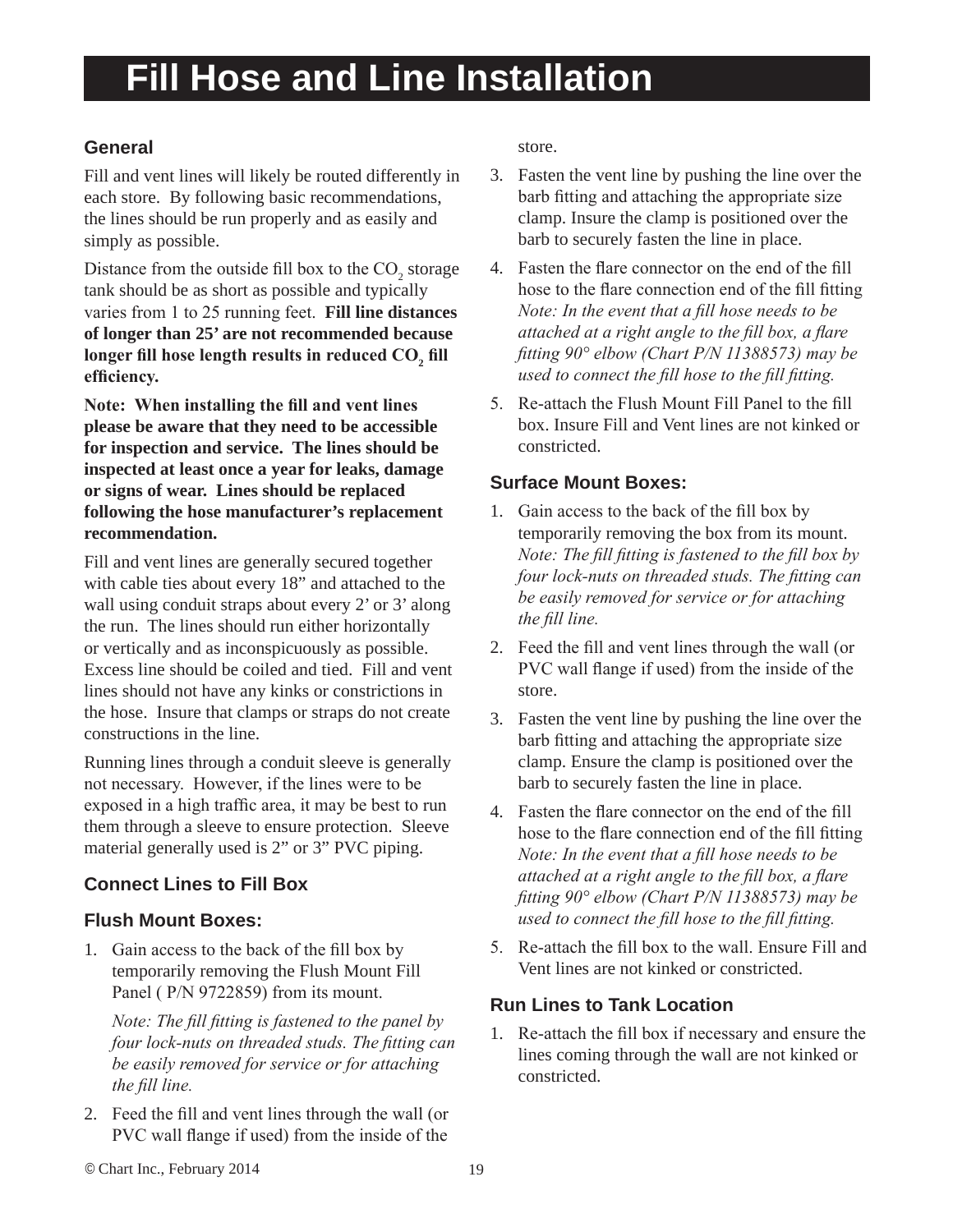# **Fill Hose and Line Installation**

- 2. If sleeve material is not being used, route lines to the tank location according to plan and attach them to the wall with conduit straps about every 2 or 3 feet. Do not over tighten clamps in such a way that it creates kinks or constrictions in the line.
- 3. If a sleeve is being used, size and cut the sleeve material to the proper length and with a bend radius toward the wall flange. Bond sleeves to elbows with PVC glue only if necessary. If the connections are not bonded they will be easier to separate when future service is required. If the connections are bonded the bend radius should allow the fill hose to slide freely within the sleeve for future maintenance and replacement.
- 4. Feed the fill and vent lines through the PVC sleeve conduit and run the sleeve conduit to the  $CO<sub>2</sub>$  storage tank.
- 5. Attach the PVC sleeve to the wall with conduit straps.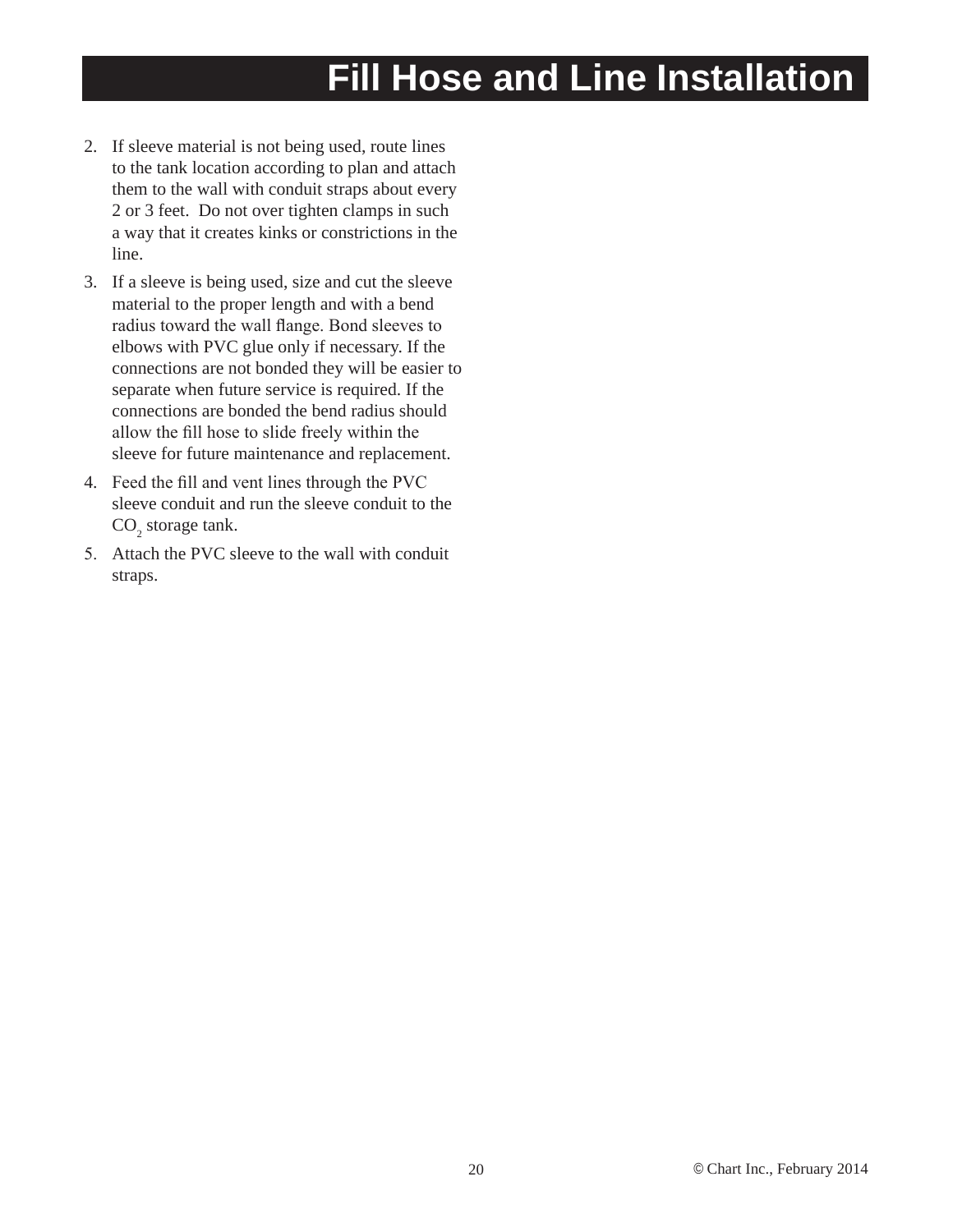# **CO2 Storage Tank Installation**

#### **General**

The bulk  $CO_2$  storage tank should be installed in compliance with all applicable codes and regulations, including state and local. It should be installed in an area having free flowing air space and out of the way of pedestrian traffic. It should be located away from chemical storage areas. The tank should be positioned so its plumbing components are accessible for service and so its gauges are facing "forward" and are readable.

*Caution: The storage tank must be vented to the outside to prevent hazardous CO<sup>2</sup> concentrations from developing when a pressure relief valve opens.*

#### **A tank with (6") legs should be bolted to the floor.**

*Note: Anchor bolts such as HILTI Kwik Bolt® (Chart P/N 10559713) or RED HEAD Trubolt® (Chart P/N 11557752) wedge anchors may be used.*

- 1. Place the tank in its best position and mark three floor-anchor holes through the holes in the bottom of the legs. Move the tank.
- 2. Drill holes with a masonry bit having the same diameter as the anchor. Make sure the hole depth exceeds the minimum embedment of the anchor.
- 3. Assemble each anchor with a nut and washer so the top of the nut is flush with the bolt. Drive each anchor into a floor hole until the nut is against the surface of the floor. Expand the anchor by tightening the nuts 3-5 turns until firmly tight. Remove and save the nuts and washers.
- 4. Move the tank back into position being careful that the hole in the bottom of each leg is over an anchor bolt. Place a washer and nut onto each bolt and tighten.

### **Connect Lines to the CO2 Storage Tank**

Bulk  $\text{CO}_2$  storage tanks contain positive  $\text{CO}_2$  gas pressure when they are shipped. Before installing the lines onto the tank, any residual pressure should be vented off by simply opening the gas-use valve.

- 1. Connect the liquid fill hose to the inlet flare fitting on the tank; then open the tank valve.
- 2. Squarely cut the vent tubing to the proper length and attach the tubing to vent the circuit fitting of the tank.
- 3. Connect the supply line tubing to the tank's supply regulator. Note: Do not use copper tubing for  $CO<sub>2</sub>$  gas supply.

For best results, the tank should be filled at this time to ensure that the lines are properly purged before use with the beverage system. The entire system should be leak checked before it is put into service with the carbonation system. Pressurize the tank to at least 125 psi, then check all fittings and connections with a liquid leak detection solution. If any leaks are detected, the leak should be isolated from the tank pressure and then repaired. Do not attempt to tighten or repair any connections that are still under pressure.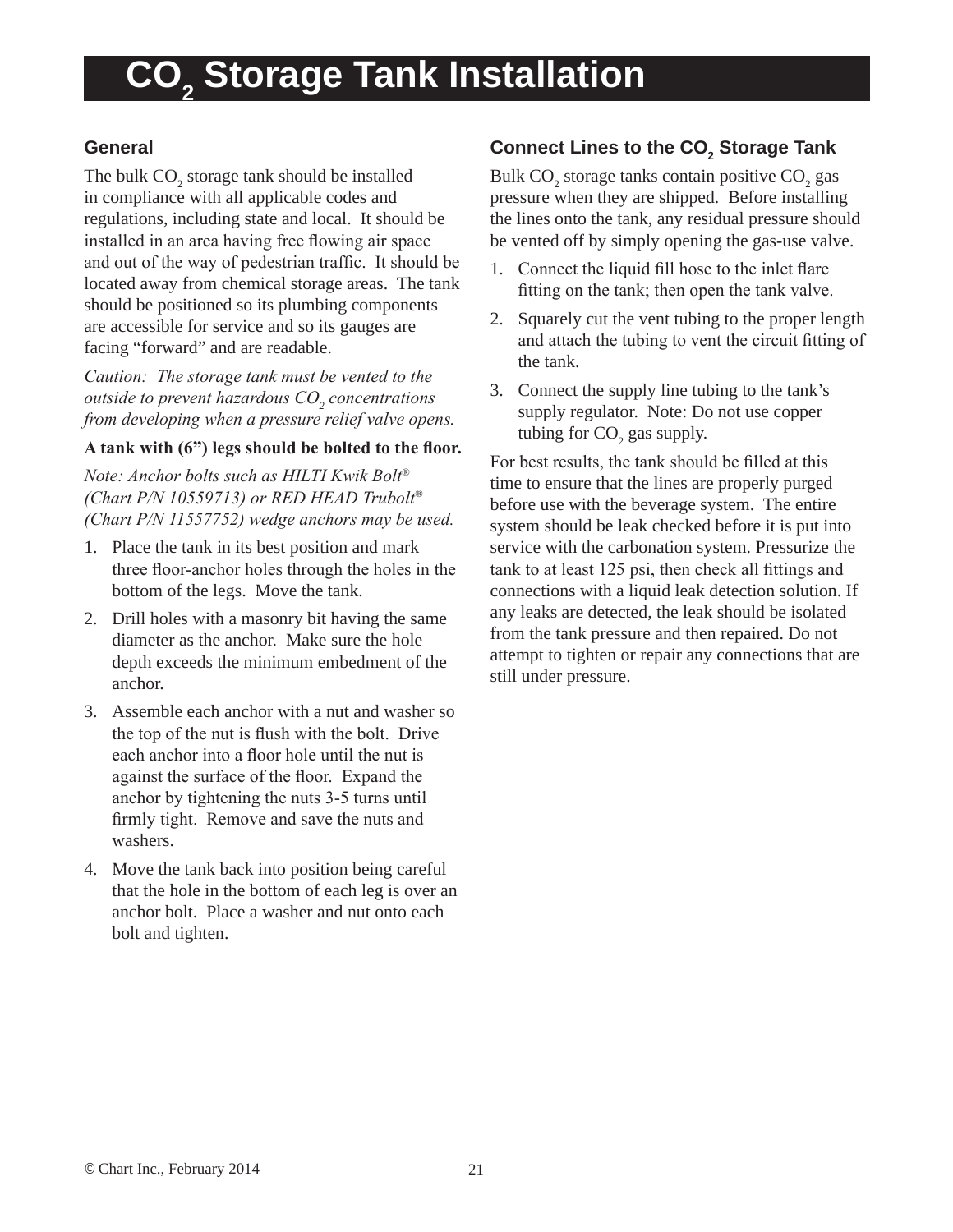# **Filling the CO<sub>2</sub> Storage Tank**

#### **First Fill**

The first fill of the tank cools the inner vessel of the storage system. Since the inner vessel of a new  $CO<sub>2</sub>$  storage tank is relatively "warm," its first fill may take 20 to 30 minutes and a larger than normal amount of  $CO_2$  gas will be vented during the fill. A higher-than-normal operating pressure can be expected for several days after the first fill.

- 1. Open the fill-box door and inspect the threaded fill-fitting for debris and damage. Wipe the fitting with a clean dry cloth if necessary.
- 2. Inspect the delivery hose quick-connect and wipe the fitting if necessary.
- 3. Connect the delivery hose to the fill box fill fitting.
- 4. McDonald's style tanks are equipped with the Sure-Fill™ System. When filling a tank equipped with the Sure-Fill vent option, make sure the isolation valve in the Sure-Fill relief circuit is open.
- 5. Open the liquid delivery valve to allow liquid  $CO<sub>2</sub>$  to flow into the vessel. The Sure-Fill vent valve will open when the tank pressure reaches approximately 200 psi. At that point a pressure relief venting noise will be heard from the vent fitting below the fill connection in the fill box. Continue filling.
- 6. When the venting stops the tank is full. Disconnect the fill hose from the fill station.
- 7. Using a leak-check solution check all connections and fittings on the tank and fill box for leaks. Tighten connections if necessary.

#### **General CO2 Delivery**

1. Delivery vehicle pressure must be maintained at 280-300 psi for proper operation.

*Low delivery pressure can cause 45-50 minute fill times.*

2. A delivery pressure of 50 psi higher than the restaurant storage vessel pressure should be maintained during filling. A low pressure differential will cause long fill times.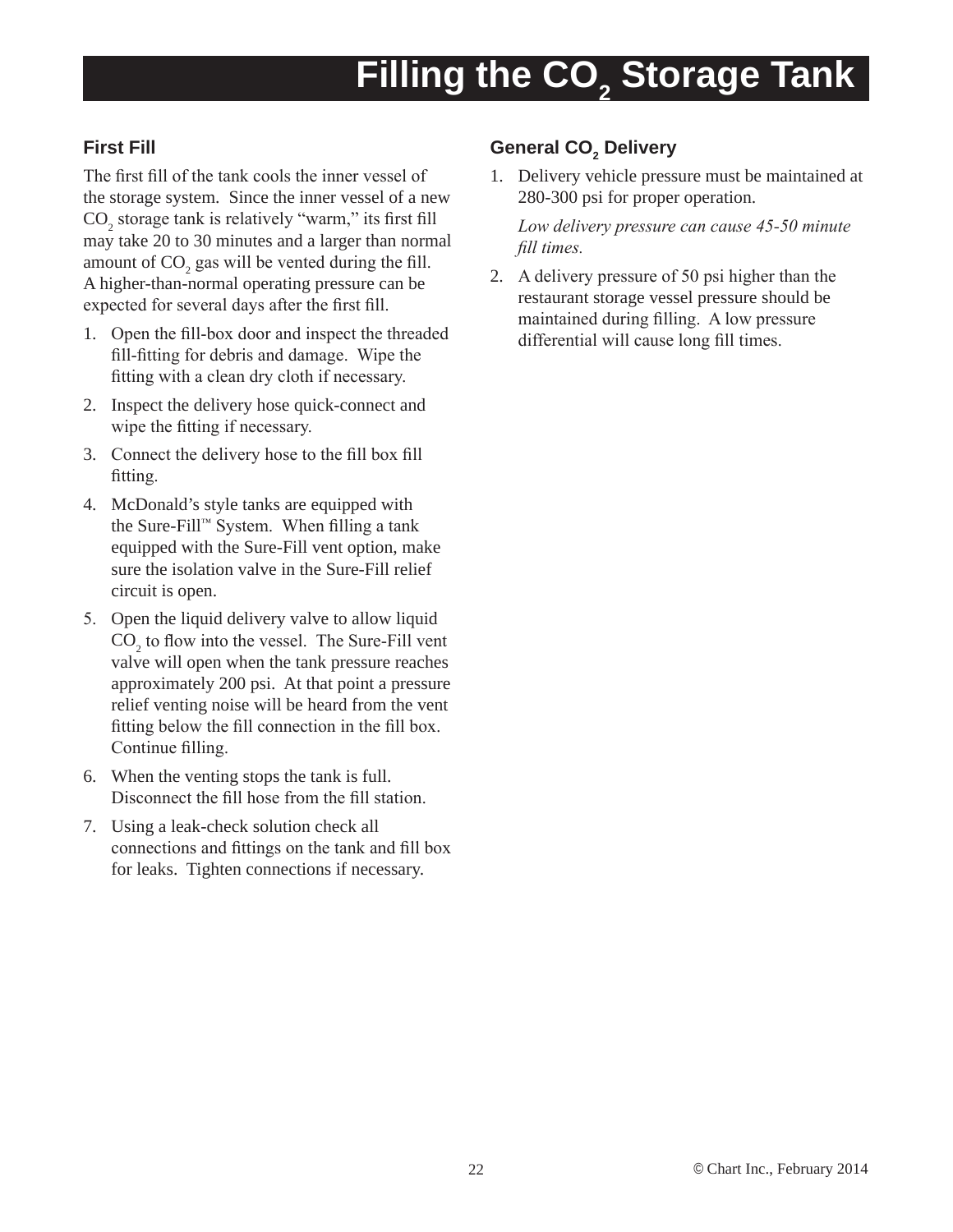## **CO2 Storage Vessel**

| <b>INDICATION</b>                                                                                                            | <b>POSSIBLE CAUSE</b>                                                                                                                                           | <b>CORRECTIVE ACTION</b>                                                                                                                                                                                                                                                                                                                                     |
|------------------------------------------------------------------------------------------------------------------------------|-----------------------------------------------------------------------------------------------------------------------------------------------------------------|--------------------------------------------------------------------------------------------------------------------------------------------------------------------------------------------------------------------------------------------------------------------------------------------------------------------------------------------------------------|
| No CO <sub>2</sub> to carbonator or<br>syrup systems.                                                                        | CO <sub>2</sub> storage vessel is empty.                                                                                                                        | 1. Switch to emergency CO <sub>2</sub> gas cylinder.<br>2. Call CO <sub>2</sub> supplier for delivery.                                                                                                                                                                                                                                                       |
| <b>OR</b><br>Carbonated drinks are flat.                                                                                     | Isolation valves (33a, b, c, d) closed.                                                                                                                         | Open valve or valves as needed.                                                                                                                                                                                                                                                                                                                              |
|                                                                                                                              | Vessel pressure $(43)$ is low<br>$(110 \text{ psi or less}).$                                                                                                   | Check for leak in gas supply lines, beverage<br>system, vessel plumbing, vessel safety system<br>and/or fill box. (Frost should not be present on<br>vessel after extended periods of no CO <sub>2</sub> use.)                                                                                                                                               |
|                                                                                                                              | Economizer regulator (42) not<br>operating properly; set too low or<br>stuck open.                                                                              | Check Economizer circuit by closing isolation<br>valve (33c) and switching to emergency CO <sub>2</sub> gas<br>cylinder. If pressure increases after 24 hrs., the<br>Economizer regulator may need to be replaced.<br>If tank pressure fails to rise, refer to section below<br>on "constant low vessel pressure" and call CO <sub>2</sub><br>service agent. |
|                                                                                                                              | Unknown                                                                                                                                                         | Call CO <sub>2</sub> service agent.                                                                                                                                                                                                                                                                                                                          |
| Constant low<br>vessel pressure.                                                                                             | Economizer regulator (39) set low or<br>stuck open.                                                                                                             | Call CO <sub>2</sub> service agent.                                                                                                                                                                                                                                                                                                                          |
| (gauge 43 below 140 psi)                                                                                                     | CO <sub>2</sub> leak from vessel plumbing, CO <sub>2</sub><br>fill box and/or vessel safety system                                                              | 1. See "Safety." Evacuate & ventilate the room.<br>2. Call CO <sub>2</sub> service agent.                                                                                                                                                                                                                                                                    |
|                                                                                                                              | Sure-Fill assembly leaking or<br>malfunctioning.                                                                                                                | Close Sure-Fill valve (33d); call CO <sub>2</sub> service agent                                                                                                                                                                                                                                                                                              |
| Frost on the bottom<br>or sides or top of the<br>vessel.                                                                     | A normal condition during or<br>following CO <sub>2</sub> use.                                                                                                  | None                                                                                                                                                                                                                                                                                                                                                         |
|                                                                                                                              | Leak in beverage system and/or gas<br>supply lines or CO <sub>2</sub> fill box.<br>(When frost is present after extended<br>periods of no CO <sub>2</sub> use.) | 1. See "Safety." Evacuate & ventilate room. Check<br>for frost in the morning before $CO$ , has been used.<br>If possible, locate and correct leak.<br>2. Call appropriate equipment service agent.                                                                                                                                                          |
| Frost on vessel after<br>extended periods with<br>no $CO2$ use (such as<br>in the morning before<br>store operations begin.) | $CO2$ leak from the beverage or syrup<br>system (rupture disc), plumbing, or<br>CO <sub>2</sub> fill box.                                                       | 1. See "Safety." Evacuate & ventilate the room.<br>2. Call appropriate service agent.                                                                                                                                                                                                                                                                        |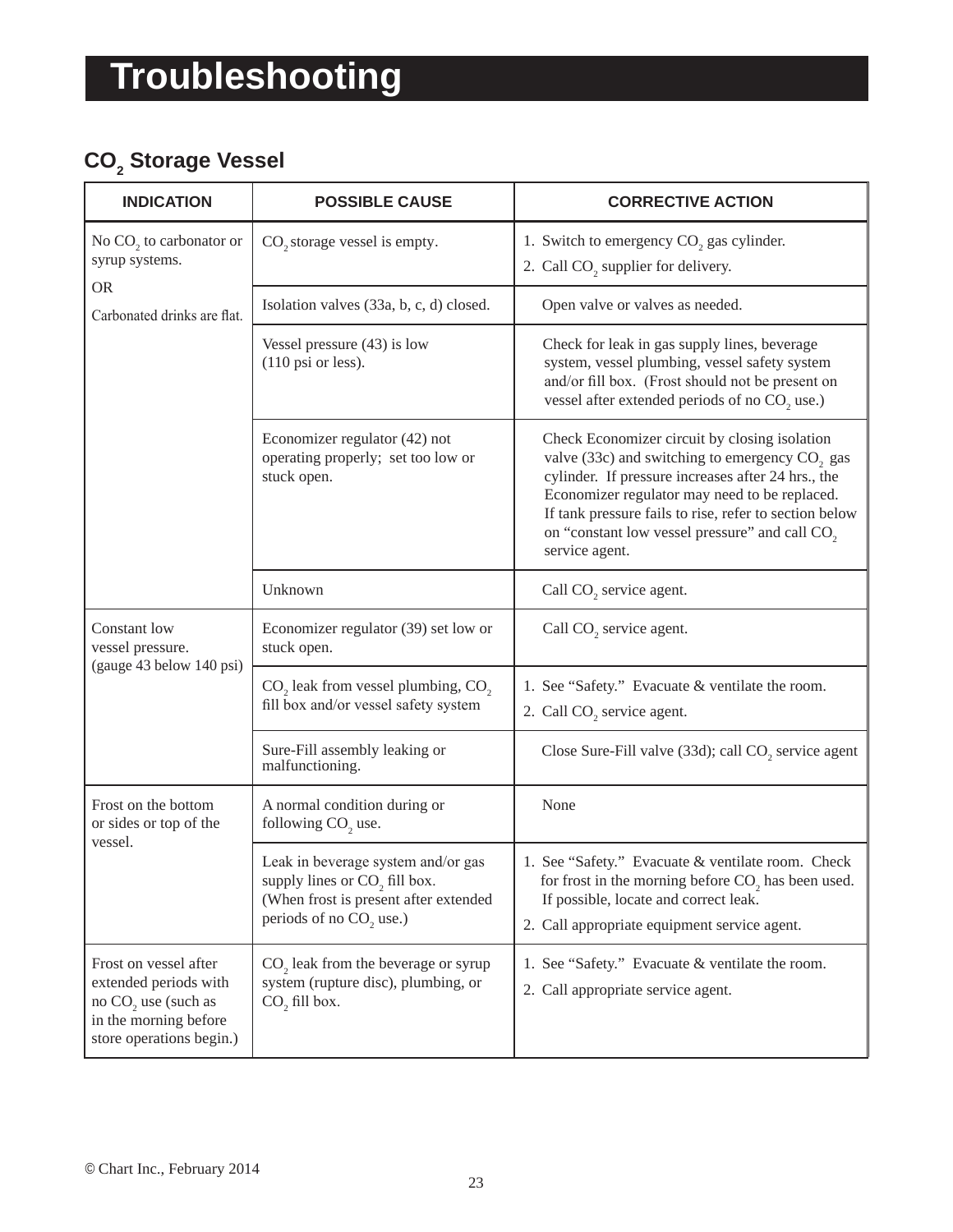## **CO2 Storage Vessel**

| <b>INDICATION</b>                     | <b>POSSIBLE CAUSE</b>                                                                                                               | <b>CORRECTIVE ACTION</b>                                                                                                                                                                                                                                        |
|---------------------------------------|-------------------------------------------------------------------------------------------------------------------------------------|-----------------------------------------------------------------------------------------------------------------------------------------------------------------------------------------------------------------------------------------------------------------|
| Constant high vessel<br>pressure.     | Normal condition for a few days<br>following a CO <sub>2</sub> delivery.                                                            | None                                                                                                                                                                                                                                                            |
| (43 over 200 psi)                     | Normal when little or no CO <sub>2</sub> is used.                                                                                   | None                                                                                                                                                                                                                                                            |
|                                       | Economizer regulator (42) closed or<br>set too high.                                                                                | Call $CO2$ service agent.                                                                                                                                                                                                                                       |
|                                       | Vessel has a weak vacuum.                                                                                                           | Call CO <sub>2</sub> service agent.                                                                                                                                                                                                                             |
| High CO <sub>2</sub> consumption.     | Increased beverage sales or CO <sub>2</sub> use.                                                                                    | None                                                                                                                                                                                                                                                            |
|                                       | Vessel pressure (43) constantly high.                                                                                               | See section on vessel pressure too high.                                                                                                                                                                                                                        |
|                                       | CO <sub>2</sub> leak from vessel plumbing, CO <sub>2</sub> fill<br>box, gas lines, and/or beverage or syrup<br>use-point equipment. | 1. See "Safety." Evacuate & ventilate room.<br>2. Locate & correct leak if possible<br>3. Call appropriate service agent.                                                                                                                                       |
|                                       | Error in CO <sub>2</sub> supplier invoice.                                                                                          | Check CO <sub>2</sub> usage history / pattern against<br>supplier invoices. Consult CO <sub>2</sub> supplier.                                                                                                                                                   |
| CO <sub>2</sub> vessel will not fill. | CO <sub>2</sub> vessel is already full.                                                                                             | None                                                                                                                                                                                                                                                            |
|                                       | Fill valve (30) is shut off or is faulty.                                                                                           | Consult $CO_2$ service agent / open fill valve                                                                                                                                                                                                                  |
|                                       | Sure-Fill™ valve is closed                                                                                                          | Consult CO <sub>2</sub> service agent / open Sure Fill valve                                                                                                                                                                                                    |
|                                       | Brass fill fitting in $CO2$ fill box and/or on<br>truck's delivery hose is faulty.                                                  | 1. Consult with CO <sub>2</sub> supplier or service agent.<br>2. Have brass fill fitting(s) replaced if needed.                                                                                                                                                 |
|                                       | Differential between store vessel pressure<br>and delivery pressure is too small.                                                   | 1. Verify delivery vessel pressure is at least 50 psi<br>higher than the store vessel pressure (43) and<br>store vessel pressure is between.<br>2. Vent store vessel to lower pressure if needed.<br>3. Never vent store vessel pressure to lower than 125 psi. |
|                                       | Delivery vessel is empty.                                                                                                           | Consult supplier. Arrange for another delivery.                                                                                                                                                                                                                 |
|                                       | Delivery vessel empty or truck delivery<br>hose is obstructed, e.g. vehicle stopped<br>on hose or hose is bent.                     | Ask driver to make another delivery or clear<br>obstruction or wait until obstruction clears.                                                                                                                                                                   |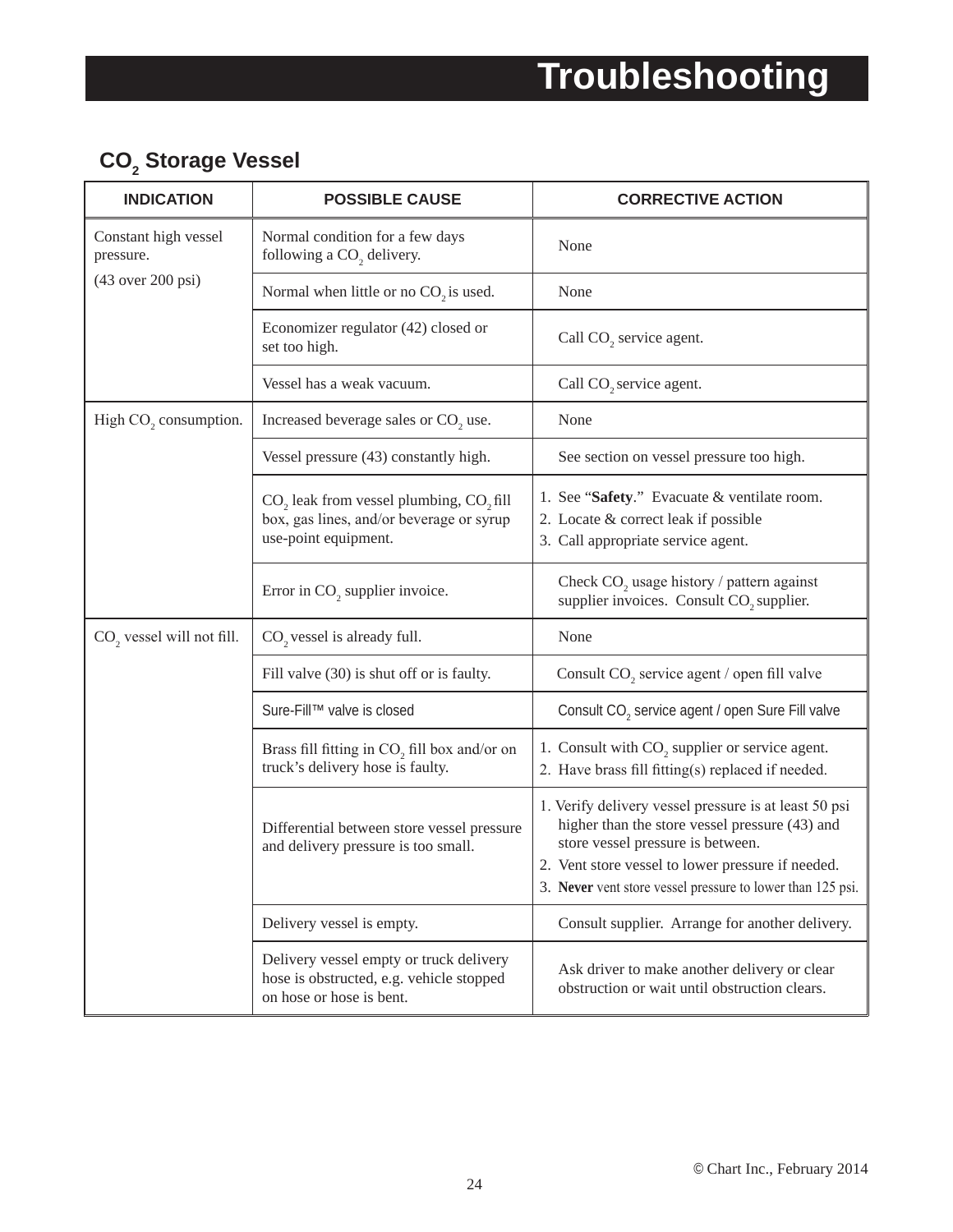## **CO2 Storage Vessel**

| <b>INDICATION</b>                                                                                                                                   | <b>POSSIBLE CAUSE</b>                                                                           | <b>CORRECTIVE ACTION</b>                                                                              |
|-----------------------------------------------------------------------------------------------------------------------------------------------------|-------------------------------------------------------------------------------------------------|-------------------------------------------------------------------------------------------------------|
| Hissing sounds or<br>evidence of gas leak.                                                                                                          | Normal for short periods of time from<br>some regulators and relief valves.                     | Observe leak, if it is not large and does not last<br>long and occur frequently, no action is needed. |
| Large leaks from elsewhere in the system,                                                                                                           |                                                                                                 | 1. See "Safety".                                                                                      |
|                                                                                                                                                     | sustained leaks, or frequent leaks are not<br>normal.                                           | 2. Evacuate all personnel from affected areas.                                                        |
|                                                                                                                                                     |                                                                                                 | 3. Ventilate the area.                                                                                |
|                                                                                                                                                     |                                                                                                 | 4. Call CO <sub>2</sub> service agent.                                                                |
| Final line / gas use<br>pressure gauges<br>indicate less than<br>65 psi on the syrup<br>side and/or less<br>than 100 psi on the<br>carbonator side. | Final line regulators $(44)$ or $(45)$<br>intentionally set lower by beverage<br>service agent. | None                                                                                                  |
|                                                                                                                                                     | Final line regulators $(44)$ or $(45)$ not<br>operating in proper pressure range.               | Call CO <sub>2</sub> service agent.                                                                   |
|                                                                                                                                                     | Final line pressure gauge (46 or 48)<br>damaged or faulty.                                      | Call CO <sub>2</sub> service agent.                                                                   |
|                                                                                                                                                     | One or more of the causes listed in "no<br>$CO2$ " or "flat drinks" problem section.            | 1. See indication sections regarding "no CO <sub>2</sub> ",<br>"flat drinks" etc                      |
|                                                                                                                                                     |                                                                                                 | 2. Call CO <sub>2</sub> service agent.                                                                |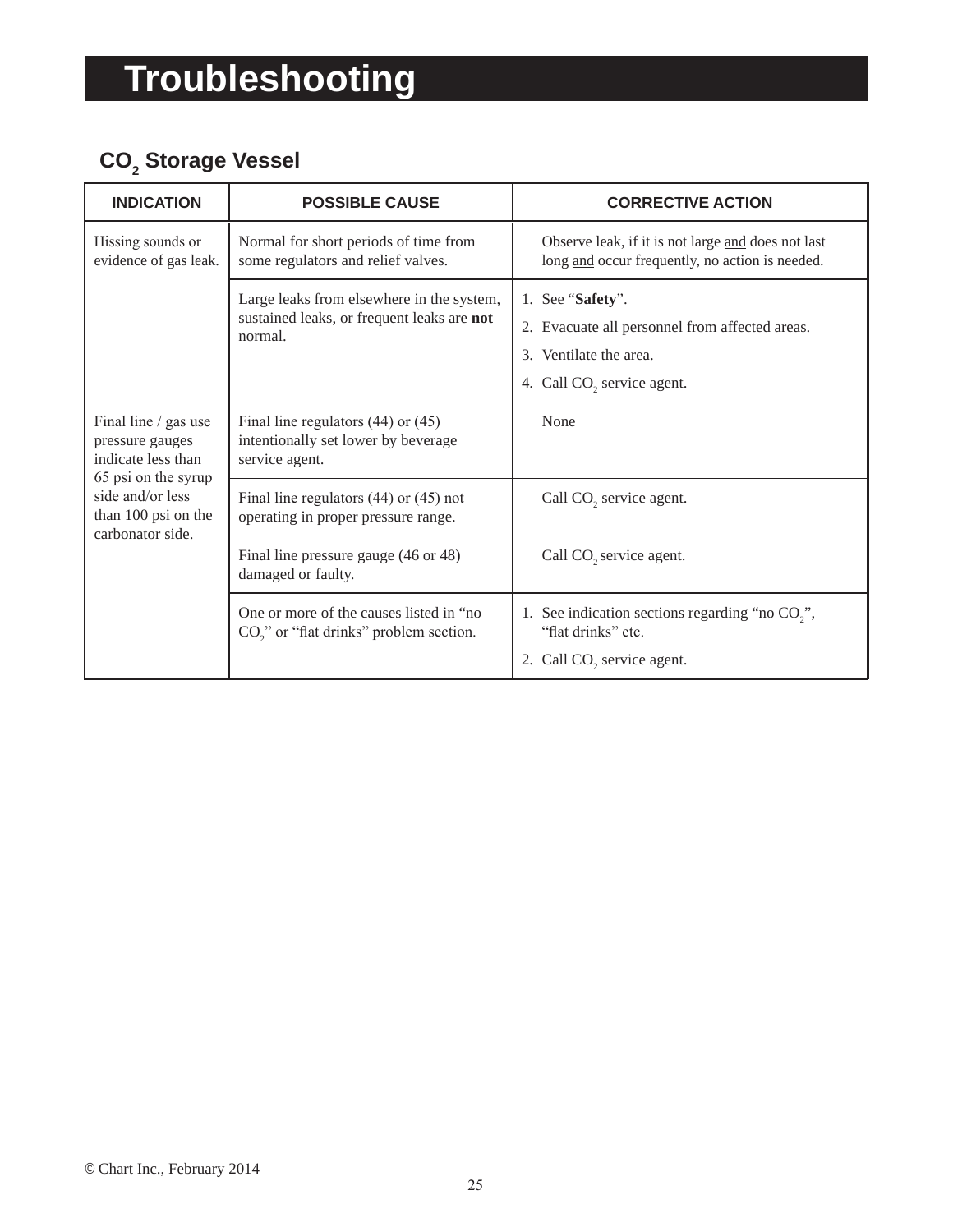### **Fill Box**

| <b>INDICATION</b>                                         | <b>POSSIBLE CAUSE</b>                                                         | <b>CORRECTIVE ACTION</b>                                                                                                                                                                                                                                                                                    |  |  |
|-----------------------------------------------------------|-------------------------------------------------------------------------------|-------------------------------------------------------------------------------------------------------------------------------------------------------------------------------------------------------------------------------------------------------------------------------------------------------------|--|--|
| Fill box door will<br>not close, lock, or<br>open.        | Wrong key.                                                                    | 1. Verify correct key and retry.<br>2. Contact CO <sub>2</sub> supplier for spare key.<br>3. Order new key.                                                                                                                                                                                                 |  |  |
|                                                           | Lock dirty or damaged.                                                        | 1. Clean and oil lock<br>2. Replace lock if necessary                                                                                                                                                                                                                                                       |  |  |
| Brass fill fitting in<br>fill box leaking<br>or hissing.  | Particle of ice or debris caught in fill<br>fitting poppet.                   | 1. If driver is still on site, reconnect CO <sub>2</sub> delivery hose<br>and then disconnect.<br>2. If driver is not available, carefully press poppet with<br>dull instrument to re-seat poppet.<br>3. If leak continues after line warms, close the fill<br>isolation valve (30) and call service agent. |  |  |
|                                                           | Fitting is defective or sealing surface is<br>worn due to normal wear.        | Close the fill isolation valve (30) on the vessel and<br>call service agent to replace fitting.                                                                                                                                                                                                             |  |  |
| Threads on brass<br>fill fitting are<br>worn or stripped. | Normal wear. Fill fitting must be<br>replaced.                                | Contact CO <sub>2</sub> service agent to replace fitting.                                                                                                                                                                                                                                                   |  |  |
|                                                           | Fill fitting cross threaded with the CO <sub>2</sub><br>delivery hose coupler | Contact CO <sub>2</sub> service agent to replace fitting.                                                                                                                                                                                                                                                   |  |  |
| $CO2$ is venting<br>from fill box.                        | Normal during CO <sub>2</sub> delivery.                                       | None                                                                                                                                                                                                                                                                                                        |  |  |
|                                                           | Normal for short periods of time if vessel<br>pressure is at or over 300 psi  | 1. NONE if for short period(s) of time<br>2. If vessel pressure consistently over 300 psi,<br>see section on vessel pressure too high.                                                                                                                                                                      |  |  |
|                                                           | Fill fitting is not sealing properly.                                         | Call CO <sub>2</sub> service agent to replace fitting.                                                                                                                                                                                                                                                      |  |  |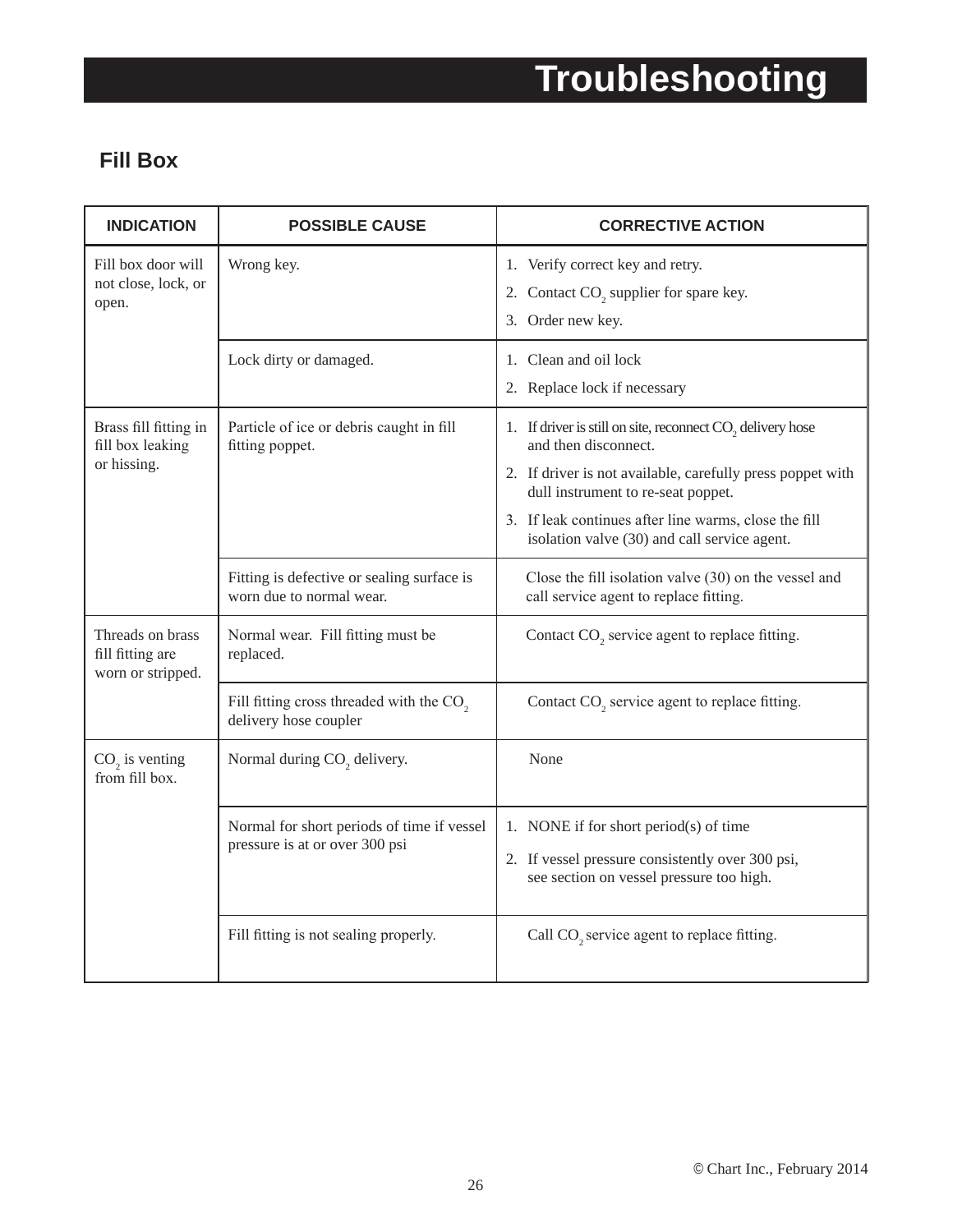## **Service and Parts**

#### **Service and Maintenance**

- 1. Service or maintenance work on the Carbo-Max  $CO_2$  storage system should be performed only by Chart trained and authorized professional service agents who are familiar with  $CO_2$ , bulk liquid  $CO_2$ pressure vessels, and all pertinent safety and service procedures. Chart recommends the use of Chart approved replacement parts. Contact Chart for the name of the authorized service agent(s) in your area.
- 2. Before calling for service or troubleshooting assistance, please have the following information at hand:
	- Serial number of the vessel
	- Description of the problem
	- Readings from:
		- the contents gauge (22),
		- the vessel pressure gauge (43),
		- the final line pressure gauges  $(44 \& 46)$ .
	- Any special observations (for example: unusual frosting or events related to the problem)
- 3. Chart recommends that a qualified professional service agent perform a thorough

preventative maintenance check on the system at least once every two years.

The check should be done to ensure safety and optimal system performance.

4. The Carbo-Mizer bulk  $CO_2$  storage system has no user serviceable parts. An authorized professional service agent should perform all service work.

**NOTE: Any attempt by an unauthorized person to service or perform unauthorized modifications on the equipment will void the warranty.**

#### **Ordering Parts Or Service**

For service contact your local authorized MVE Beverage Systems  $CO<sub>2</sub>$  supplier or equipment service agent. For parts contact your local authorized Chart service agent or order on-line directly from Chart at **www.chartparts.com.** Know the model and serial number of the vessel for which you are ordering parts. To assure that your order is processed promptly, list each item separately, being careful to specify the quantity, the part number, and the description of each item being ordered.

#### **Important Telephone Numbers**

| Company                                       | <b>Contact Person</b>          |                                                    | <b>Phone Number</b> |  |
|-----------------------------------------------|--------------------------------|----------------------------------------------------|---------------------|--|
| <b>CO<sub>2</sub></b> Supplier                |                                |                                                    |                     |  |
|                                               | After-Hours / Emergency Number |                                                    |                     |  |
| <b>CO<sub>2</sub></b> Service Agent           |                                |                                                    |                     |  |
| CO <sub>2</sub> Equipment Installer           |                                |                                                    |                     |  |
| <b>MVE Beverage Systems Customer Service</b>  |                                | (952) 758-4484 or (800) 247-4446 {toll free in US} |                     |  |
| <b>MVE Beverage Systems Technical Service</b> |                                | (952) 758-4484 or (800) 253-1769 {toll free in US} |                     |  |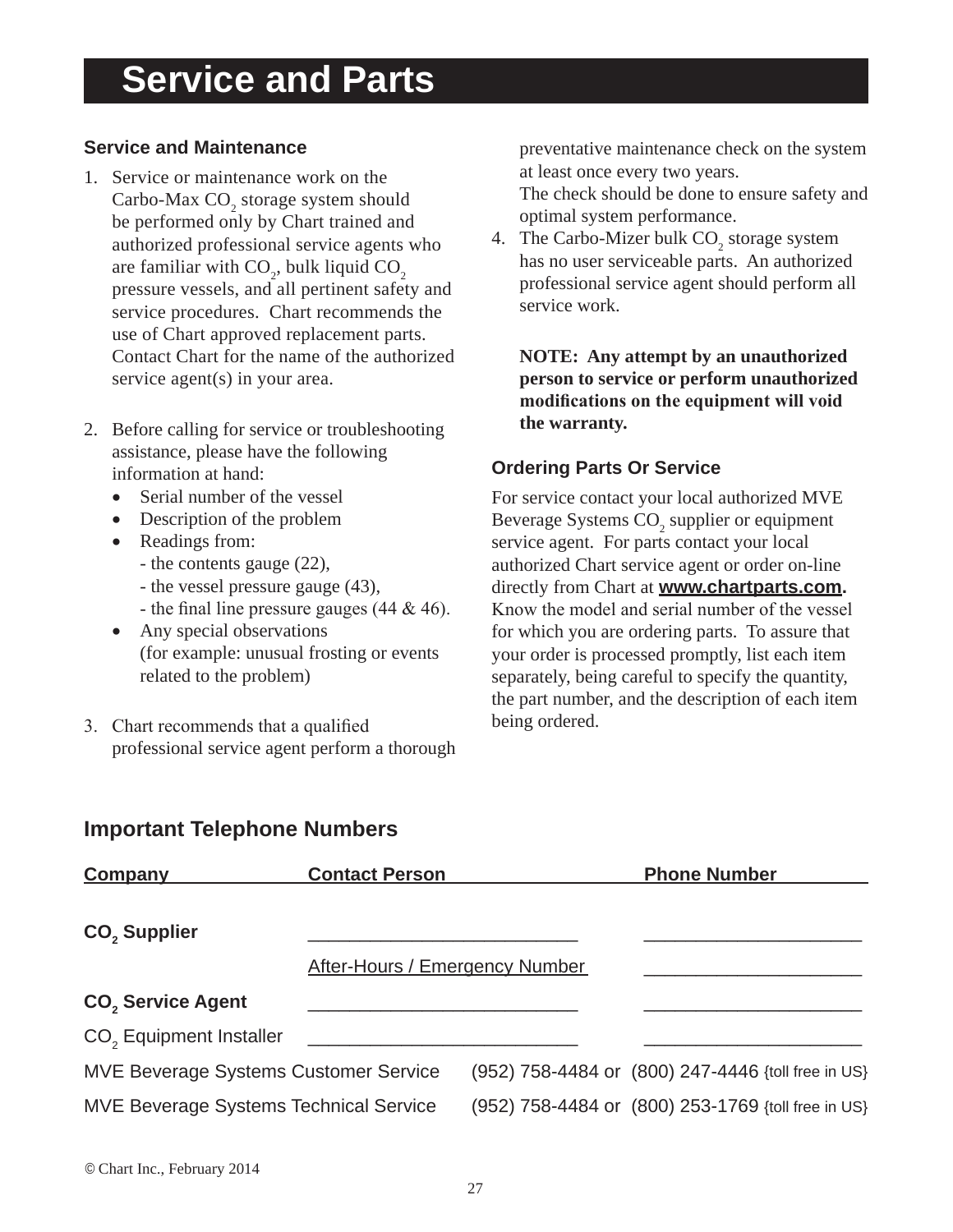# **System Flow Schematic**



## McDonald's Carbo-Max 450 & 750  $CO<sub>2</sub>$  System